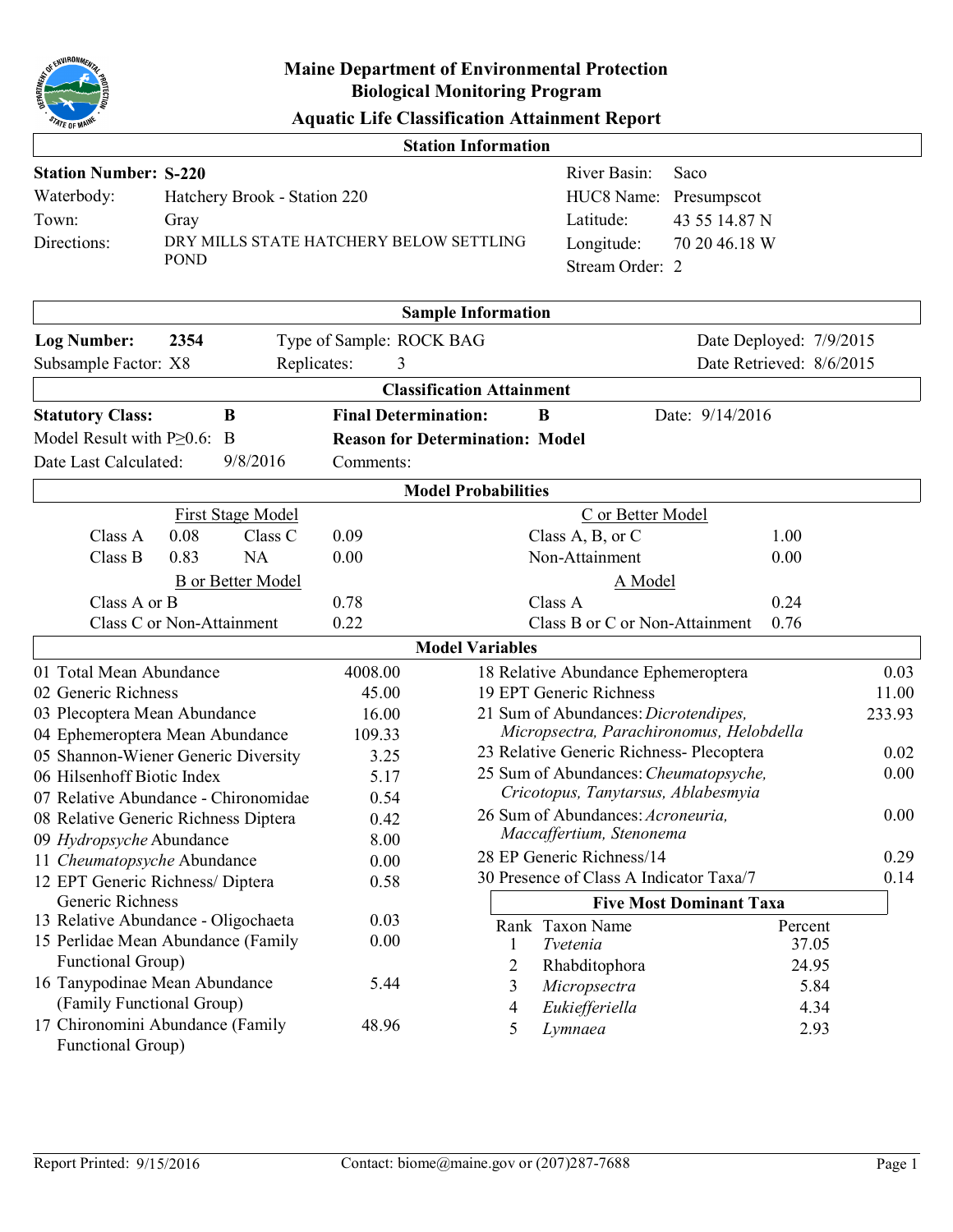

### **Aquatic Life Classification Attainment Report**

| <b>Station Number: S-220</b><br><b>Log Number:</b><br>2354                   | Town:<br>Gray<br>Waterbody: Hatchery Brook - Station 220 |      |                                                     |           |                                          | Date Deployed: 7/9/2015<br>Date Retrieved: 8/6/2015 |  |
|------------------------------------------------------------------------------|----------------------------------------------------------|------|-----------------------------------------------------|-----------|------------------------------------------|-----------------------------------------------------|--|
|                                                                              |                                                          |      | <b>Sample Collection and Processing Information</b> |           |                                          |                                                     |  |
| Sampling Organization: BIOMONITORING UNIT                                    |                                                          |      | Taxonomist: MICHAEL WINNELL                         |           |                                          |                                                     |  |
|                                                                              | <b>Waterbody Information - Deployment</b>                |      |                                                     |           | <b>Waterbody Information - Retrieval</b> |                                                     |  |
| Temperature:                                                                 | 12.9 deg C                                               |      | Temperature:                                        |           | 13.9 deg C                               |                                                     |  |
| Dissolved Oxygen:                                                            | $9.62$ mg/l                                              |      | Dissolved Oxygen:                                   |           | $9.16$ mg/l                              |                                                     |  |
| Dissolved Oxygen Saturation:                                                 |                                                          |      | Dissolved Oxygen Saturation:                        |           |                                          |                                                     |  |
| Specific Conductance:<br>106.5 uS/cm<br>Specific Conductance:<br>104.1 uS/cm |                                                          |      |                                                     |           |                                          |                                                     |  |
| Velocity:                                                                    | 15.2 cm/s                                                |      | Velocity:                                           |           | $12.2$ cm/s                              |                                                     |  |
| pH:                                                                          | 6.92                                                     |      | pH:                                                 |           | 6.96                                     |                                                     |  |
| Wetted Width:                                                                | $3.1 \text{ m}$                                          |      | Wetted Width:                                       |           | $3.1 \text{ m}$                          |                                                     |  |
| Bankfull Width:                                                              | $3.1 \text{ m}$                                          |      | Bankfull Width:                                     |           | $3.1 \text{ m}$                          |                                                     |  |
| Depth:                                                                       | 33 cm                                                    |      | Depth:                                              |           | 28 cm                                    |                                                     |  |
|                                                                              |                                                          |      | <b>Water Chemistry</b>                              |           |                                          |                                                     |  |
|                                                                              |                                                          |      | <b>Summary of Habitat Characteristics</b>           |           |                                          |                                                     |  |
| <b>Landuse Name</b>                                                          | <b>Canopy Cover</b>                                      |      |                                                     | Terrain   |                                          |                                                     |  |
| Cultivated                                                                   | Dense                                                    |      |                                                     | Rolling   |                                          |                                                     |  |
| <b>Upland Hardwood</b>                                                       |                                                          |      |                                                     |           |                                          |                                                     |  |
| Potential Stressor                                                           | Location                                                 |      |                                                     | Substrate |                                          |                                                     |  |
| <b>Nutrients</b>                                                             | <b>Below Fish Hatchery</b>                               |      |                                                     | Detritus  | $5\frac{0}{6}$                           |                                                     |  |
|                                                                              |                                                          |      |                                                     | Gravel    | 50 %                                     |                                                     |  |
|                                                                              |                                                          |      |                                                     | Sand      | 45 %                                     |                                                     |  |
|                                                                              |                                                          |      | <b>Landcover Summary - 2004 Data</b>                |           |                                          |                                                     |  |
| Total Area (ac)<br>171                                                       | High Int. Dev. %                                         | 0.6  | Water %                                             | 0.0       | Non-vegetated %                          | 0.0                                                 |  |
|                                                                              | Med Int. Dev. %                                          | 2.7  | Wetland %                                           | 1.4       | Tilled Agriculture %                     | 0.0                                                 |  |
|                                                                              | Low Int. Dev. %                                          | 7.7  | Upland Woody %                                      | 82.5      | Grassland %                              | 3.9                                                 |  |
|                                                                              | Development %                                            | 11.0 | Natural %                                           | 83.9      | Human Altered %                          | 16.0                                                |  |
|                                                                              |                                                          |      |                                                     |           | Impervious %                             | 10.1                                                |  |
|                                                                              |                                                          |      | <b>Sample Comments</b>                              |           |                                          |                                                     |  |

7/9/2015: IF&W FLUSHED DENTENTION PONDS TODAY. 91.7% DO. 9/8/2015: ONE BAG PARTIALLY BURIED. 89.6% DO.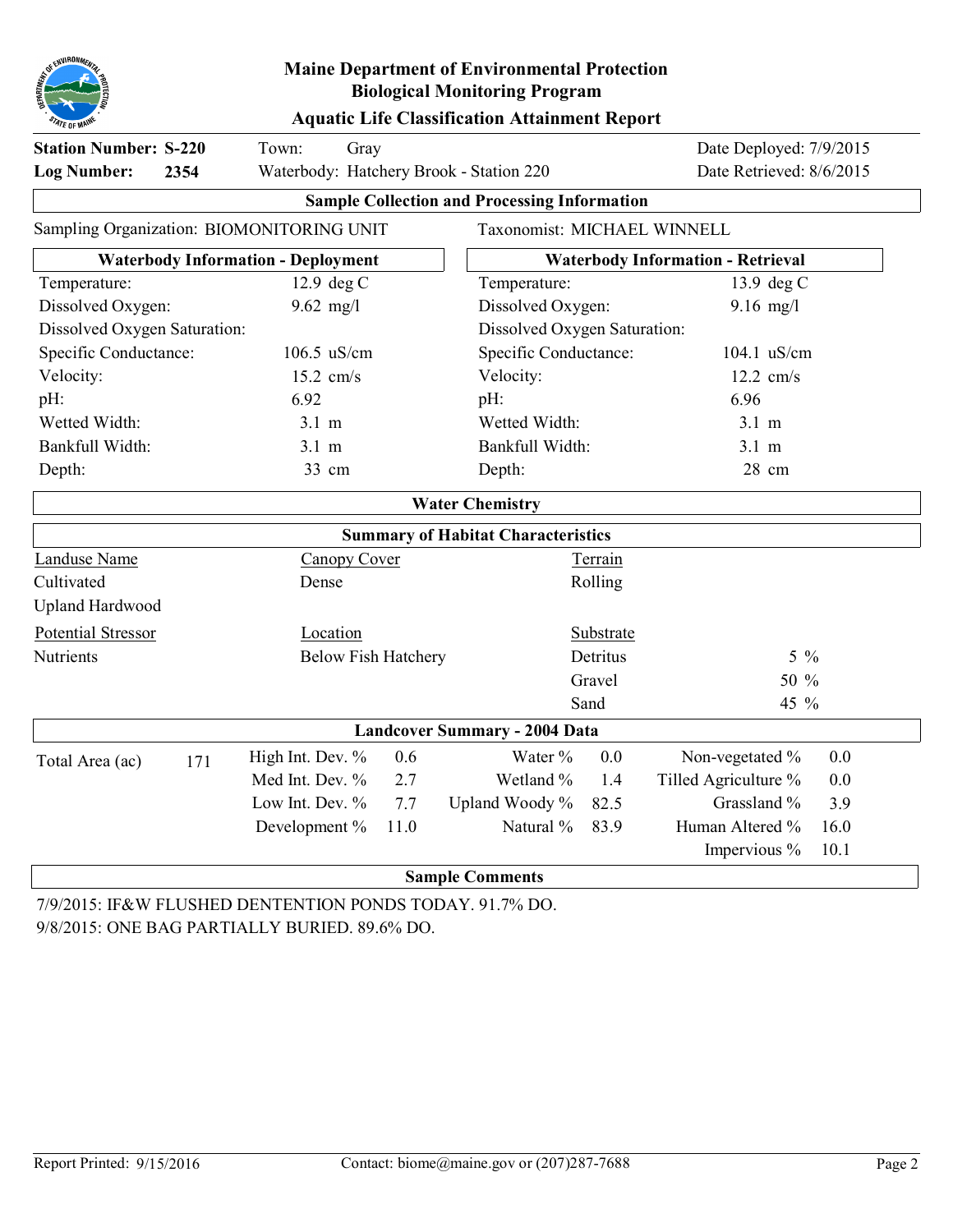

| <b>Aquatic Life Taxonomic Inventory Report</b> |  |  |  |
|------------------------------------------------|--|--|--|
|------------------------------------------------|--|--|--|

| <b>Station Number: S-220</b> |      | Waterbody: Hatchery Brook - Station 220 |                             |                 |                        | Town: Gray                                |                                            |      |
|------------------------------|------|-----------------------------------------|-----------------------------|-----------------|------------------------|-------------------------------------------|--------------------------------------------|------|
| <b>Log Number:</b>           | 2354 | Subsample Factor: X8                    | Replicates: 3               |                 |                        | Calculated: 9/8/2016                      |                                            |      |
| Taxon                        |      | Maine<br>Taxonomic<br>Code              | Count<br>(Mean of Samplers) | Actual Adjusted | <b>Biotic</b><br>Index | Hilsenhoff Functional<br>Feeding<br>Group | Relative<br>Abundance %<br>Actual Adjusted |      |
| Hydra                        |      | 02010101001                             | 8.00                        | 8.00            |                        | PR                                        | 0.2                                        | 0.2  |
| Rhabditophora                |      | 0301                                    | 1000.00 1000.00             |                 |                        | --                                        | 25.0                                       | 25.0 |
| Stylodrilus                  |      | 08020101004                             |                             | 21.33           |                        |                                           |                                            | 0.5  |
| Stylodrilus heringianus      |      | 08020101004001                          | 21.33                       |                 |                        |                                           | 0.5                                        |      |
| Tubificida                   |      | 080202                                  | 10.67                       | 10.67           |                        |                                           | 0.3                                        | 0.3  |
| <b>Nais</b>                  |      | 08020202009                             |                             | 8.00            |                        | CG                                        |                                            | 0.2  |
| Nais communis                |      | 08020202009005                          | 2.67                        |                 |                        |                                           | 0.1                                        |      |
| Nais variabilis              |      | 08020202009009                          | 5.33                        |                 |                        |                                           | 0.1                                        |      |
| Ophidonais                   |      | 08020202010                             |                             | 77.33           |                        | CG                                        |                                            | 1.9  |
| Ophidonais serpentina        |      | 08020202010001                          | 77.33                       |                 |                        |                                           | 1.9                                        |      |
| Slavina                      |      | 08020202012                             |                             | 5.33            |                        |                                           |                                            | 0.1  |
| Slavina appendiculata        |      | 08020202012001                          | 5.33                        |                 |                        |                                           | 0.1                                        |      |
| Limnodrilus                  |      | 08020202022                             |                             | 5.33            |                        | CG                                        |                                            | 0.1  |
| Limnodrilus hoffmeisteri     |      | 08020202022003                          | 5.33                        |                 |                        |                                           | 0.1                                        |      |
| Glossiphonia                 |      | 08030101004                             |                             | 2.67            |                        |                                           |                                            | 0.1  |
| Glossiphonia elegans         |      | 08030101004001                          | 2.67                        |                 |                        |                                           | 0.1                                        |      |
| Hyalella                     |      | 09010203006                             | 8.00                        | 8.00            | 8                      | CG                                        | 0.2                                        | 0.2  |
| Leuctra                      |      | 09020204020                             |                             | 16.00           | $\boldsymbol{0}$       | <b>SH</b>                                 |                                            | 0.4  |
| Leuctra ferruginea           |      | 09020204020050                          | 13.33                       |                 |                        |                                           | 0.3                                        |      |
| Leuctra truncata             |      | 09020204020058                          | 2.67                        |                 |                        | --                                        | 0.1                                        |      |
| <b>Baetis</b>                |      | 09020401001                             | 21.33                       | 98.67           | $\overline{4}$         | CG                                        | 0.5                                        | 2.5  |
| <b>Baetis tricaudatus</b>    |      | 09020401001012                          | 77.33                       |                 |                        |                                           | 1.9                                        |      |
| Leptophlebiidae              |      | 09020406                                | 5.33                        | 5.33            |                        | --                                        | 0.1                                        | 0.1  |
| Eurylophella                 |      | 09020410036                             | 5.33                        | 5.33            | 3                      | CG                                        | 0.1                                        | 0.1  |
| Diplectrona                  |      | 09020604014                             |                             | 2.67            | $\boldsymbol{0}$       | <b>CF</b>                                 |                                            | 0.1  |
| Diplectrona modesta          |      | 09020604014025                          | 2.67                        |                 |                        | --                                        | 0.1                                        |      |
| Hydropsyche                  |      | 09020604016                             | 8.00                        | 8.00            | 4                      | <b>CF</b>                                 | 0.2                                        | 0.2  |
| Rhyacophila                  |      | 09020605019                             | 58.67                       | 58.67           | 2                      | <b>PR</b>                                 | 1.5                                        | 1.5  |
| Pycnopsyche                  |      | 09020610049                             | 2.67                        | 2.67            | 4                      | <b>SH</b>                                 | 0.1                                        | 0.1  |
| Frenesia                     |      | 09020610058                             |                             | 5.33            | $\boldsymbol{0}$       | <b>SH</b>                                 |                                            | 0.1  |
| Frenesia difficilis          |      | 09020610058117                          | 5.33                        |                 |                        |                                           | 0.1                                        |      |
| Psychoglypha                 |      | 09020610060                             |                             | 2.67            | $\boldsymbol{0}$       | <b>SH</b>                                 |                                            | 0.1  |
| Psychoglypha subborealis     |      | 09020610060120                          | 2.67                        |                 |                        |                                           | 0.1                                        |      |
| Lepidostoma                  |      | 09020611064                             | 18.67                       | 18.67           | $\mathbf{1}$           | <b>SH</b>                                 | 0.5                                        | 0.5  |
| Tipula                       |      | 09021001002                             | 8.00                        | 8.00            | 4                      | <b>SH</b>                                 | 0.2                                        | 0.2  |
| Pericoma                     |      | 09021002016                             | 13.33                       | 13.33           | 4                      | CG                                        | 0.3                                        | 0.3  |
| Chironomidae                 |      | 09021011                                | 42.67                       |                 |                        |                                           | 1.1                                        |      |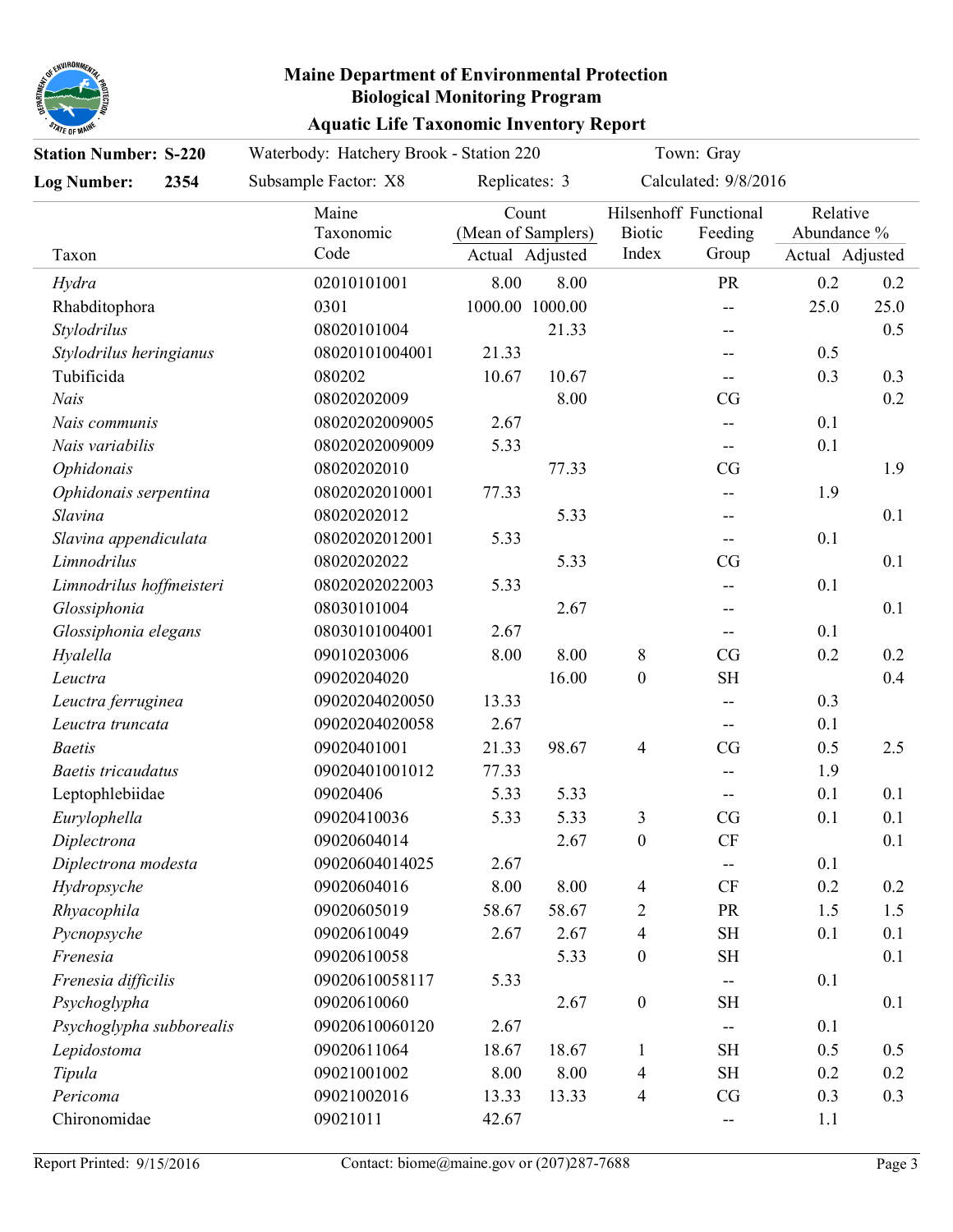

| <b>Station Number: S-220</b>     | Waterbody: Hatchery Brook - Station 220 |                             |                 |                         | Town: Gray                                |                                            |      |
|----------------------------------|-----------------------------------------|-----------------------------|-----------------|-------------------------|-------------------------------------------|--------------------------------------------|------|
| <b>Log Number:</b><br>2354       | Subsample Factor: X8                    | Replicates: 3               |                 |                         | Calculated: 9/8/2016                      |                                            |      |
| Taxon                            | Maine<br>Taxonomic<br>Code              | Count<br>(Mean of Samplers) | Actual Adjusted | Biotic<br>Index         | Hilsenhoff Functional<br>Feeding<br>Group | Relative<br>Abundance %<br>Actual Adjusted |      |
| Conchapelopia                    | 09021011004                             | 5.33                        | 5.44            | 6                       | <b>PR</b>                                 | 0.1                                        | 0.1  |
| Pagastia                         | 09021011025                             |                             | 40.80           | $\mathbf{1}$            | $\overline{\phantom{a}}$                  |                                            | 1.0  |
| Pagastia orthogonia              | 09021011025001                          | 40.00                       |                 |                         | $\overline{\phantom{a}}$                  | 1.0                                        |      |
| <b>Brillia</b>                   | 09021011033                             |                             | 2.72            | 5                       | <b>SH</b>                                 |                                            | 0.1  |
| Brillia parva                    | 09021011033050                          | 2.67                        |                 |                         |                                           | 0.1                                        |      |
| Corynoneura                      | 09021011036                             | 21.33                       | 21.76           | $\boldsymbol{7}$        | CG                                        | 0.5                                        | 0.5  |
| Eukiefferiella                   | 09021011041                             |                             | 174.08          | $8\,$                   | CG                                        |                                            | 4.3  |
| Eukiefferiella brehmi group      | 09021011041073                          | 133.33                      |                 |                         |                                           | 3.3                                        |      |
| Eukiefferiella claripennis group | 09021011041075                          | 37.33                       |                 |                         |                                           | 0.9                                        |      |
| Heterotrissocladius              | 09021011044                             |                             | 5.44            | $\boldsymbol{0}$        | CG                                        |                                            | 0.1  |
| Heterotrissocladius marcidus     | 09021011044083                          | 5.33                        |                 |                         |                                           | 0.1                                        |      |
| Parametriocnemus                 | 09021011053                             | 48.00                       | 48.96           | 5                       | CG                                        | 1.2                                        | 1.2  |
| Rheocricotopus                   | 09021011057                             |                             | 95.20           | 6                       | CG                                        |                                            | 2.4  |
| Rheocricotopus glabricollis      | 09021011057110                          | 5.33                        |                 |                         |                                           | 0.1                                        |      |
| Rheocricotopus pauciseta         | 09021011057111                          | 88.00                       |                 |                         | $\overline{\phantom{a}}$                  | 2.2                                        |      |
| Thienemanniella                  | 09021011062                             |                             | 5.44            | 6                       | CG                                        |                                            | 0.1  |
| Thienemanniella boltoni          | 09021011062113                          | 5.33                        |                 |                         |                                           | 0.1                                        |      |
| Tvetenia                         | 09021011065                             |                             | 1485.16         | 5                       | CG                                        |                                            | 37.1 |
| Tvetenia bavarica group          | 09021011065111                          | 1440.00                     |                 |                         |                                           | 35.9                                       |      |
| Tvetenia paucunca                | 09021011065114                          | 16.00                       |                 |                         | $\overline{\phantom{a}}$                  | 0.4                                        |      |
| Micropsectra                     | 09021011070                             | 184.00                      | 233.93          | 7                       | CG                                        | 4.6                                        | 5.8  |
| Micropsectra polita              | 09021011070124                          | 45.33                       |                 | 7                       | $\overline{\phantom{a}}$                  | 1.1                                        |      |
| Microtendipes                    | 09021011094                             |                             | 10.88           | 6                       | <b>CF</b>                                 |                                            | 0.3  |
| Microtendipes pedellus group     | 09021011094166                          | 10.67                       |                 |                         | $ \!-$                                    | 0.3                                        |      |
| Polypedilum                      | 09021011102                             |                             | 38.08           | 6                       | <b>SH</b>                                 |                                            | 1.0  |
| Polypedilum aviceps              | 09021011102181                          | 37.33                       |                 |                         |                                           | 0.9                                        |      |
| Macropelopia                     | 09021011111                             |                             | 5.44            |                         | ${\bf P}$                                 |                                            | 0.1  |
| Macropelopia decedens            | 09021011111002                          | 5.33                        |                 |                         |                                           | 0.1                                        |      |
| Simulium                         | 09021012047                             |                             | 40.00           | $\overline{\mathbf{4}}$ | $\mathrm{CF}$                             |                                            | 1.0  |
| Simulium vittatum                | 09021012047064                          | 40.00                       |                 |                         |                                           | 1.0                                        |      |
| Clinocera                        | 09021016056                             | 5.33                        | 5.33            | 3                       | <b>PR</b>                                 | 0.1                                        | 0.1  |
| Limnophora                       | 09021022080                             | 8.00                        | 8.00            | $\overline{2}$          | <b>PR</b>                                 | 0.2                                        | 0.2  |
| Sperchon                         | 09030107001                             | 24.00                       | 24.00           |                         |                                           | 0.6                                        | 0.6  |
| Basommatophora                   | 100102                                  | 72.00                       | 72.00           |                         | --                                        | 1.8                                        | 1.8  |
| Lymnaea                          | 10010201022                             | 98.67                       | 117.33          |                         | <b>SC</b>                                 | 2.5                                        | 2.9  |
| Lymnaea catascopium              | 10010201022039                          | 18.67                       |                 |                         |                                           | 0.5                                        |      |
| Physa                            | 10010202027                             | 117.33                      | 117.33          |                         | ${\rm SC}$                                | 2.9                                        | 2.9  |
| Gyraulus                         | 10010203029                             |                             | 2.67            |                         | <b>SC</b>                                 |                                            | 0.1  |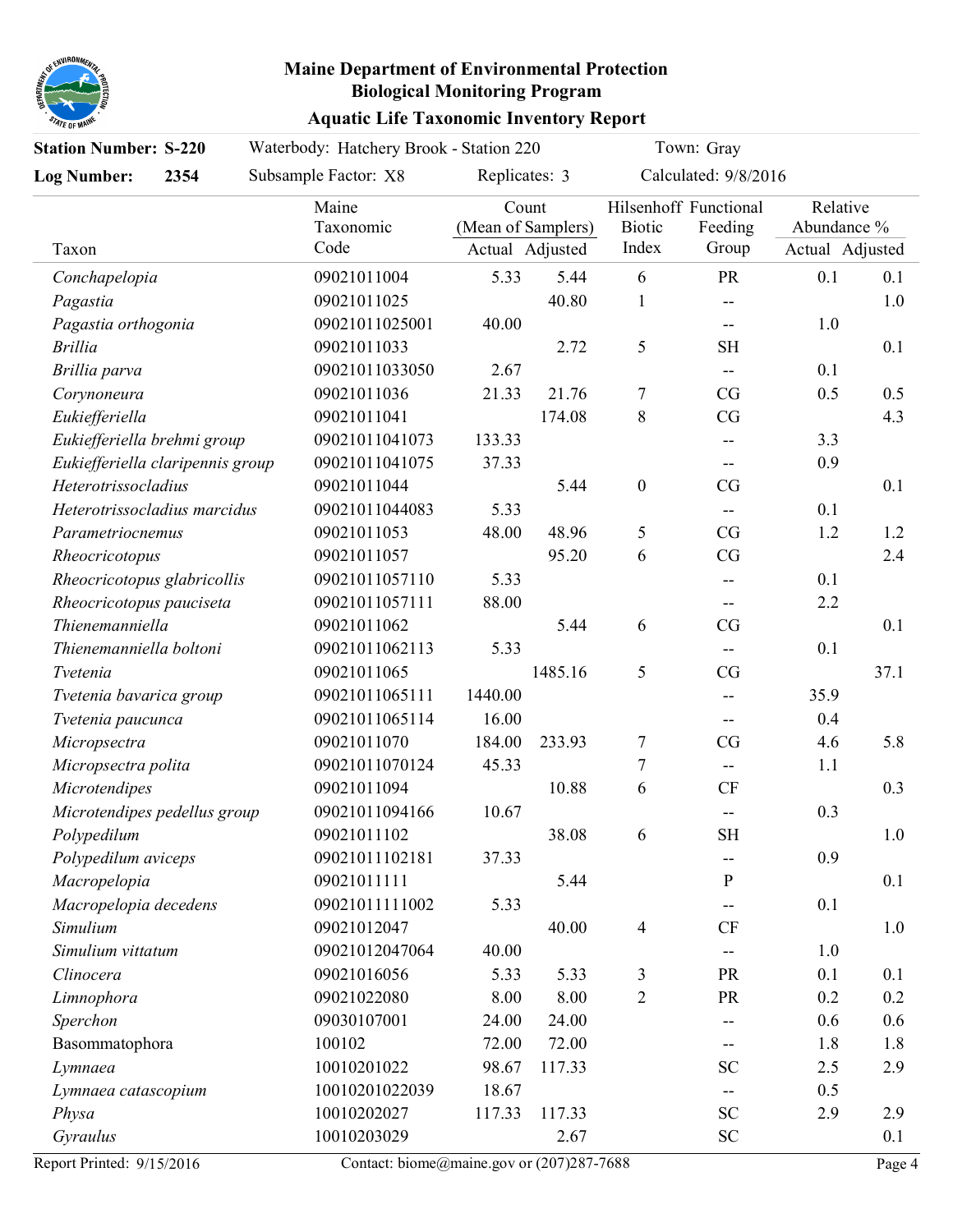

| <b>Aquatic Life Taxonomic Inventory Report</b> |  |  |  |
|------------------------------------------------|--|--|--|
|------------------------------------------------|--|--|--|

| <b>Station Number: S-220</b> |  | Waterbody: Hatchery Brook - Station 220 |                                                | Town: Gray                                                          |                                            |
|------------------------------|--|-----------------------------------------|------------------------------------------------|---------------------------------------------------------------------|--------------------------------------------|
| <b>Log Number:</b><br>2354   |  | Subsample Factor: X8                    | Replicates: 3                                  | Calculated: 9/8/2016                                                |                                            |
| Taxon                        |  | Maine<br>Taxonomic<br>Code              | Count<br>(Mean of Samplers)<br>Actual Adjusted | Hilsenhoff Functional<br><b>Biotic</b><br>Feeding<br>Index<br>Group | Relative<br>Abundance %<br>Actual Adjusted |
| Gyraulus circumstriatus      |  | 10010203029054                          | 2.67                                           | --                                                                  | 0.1                                        |
| Sphaeriidae                  |  | 10020201                                | 34.67<br>34.67                                 | <b>CF</b>                                                           | 0.9<br>0.9                                 |
| Pisidium                     |  | 10020201002                             | 21 33<br>21.33                                 | <b>CF</b>                                                           | 0.5<br>0.5                                 |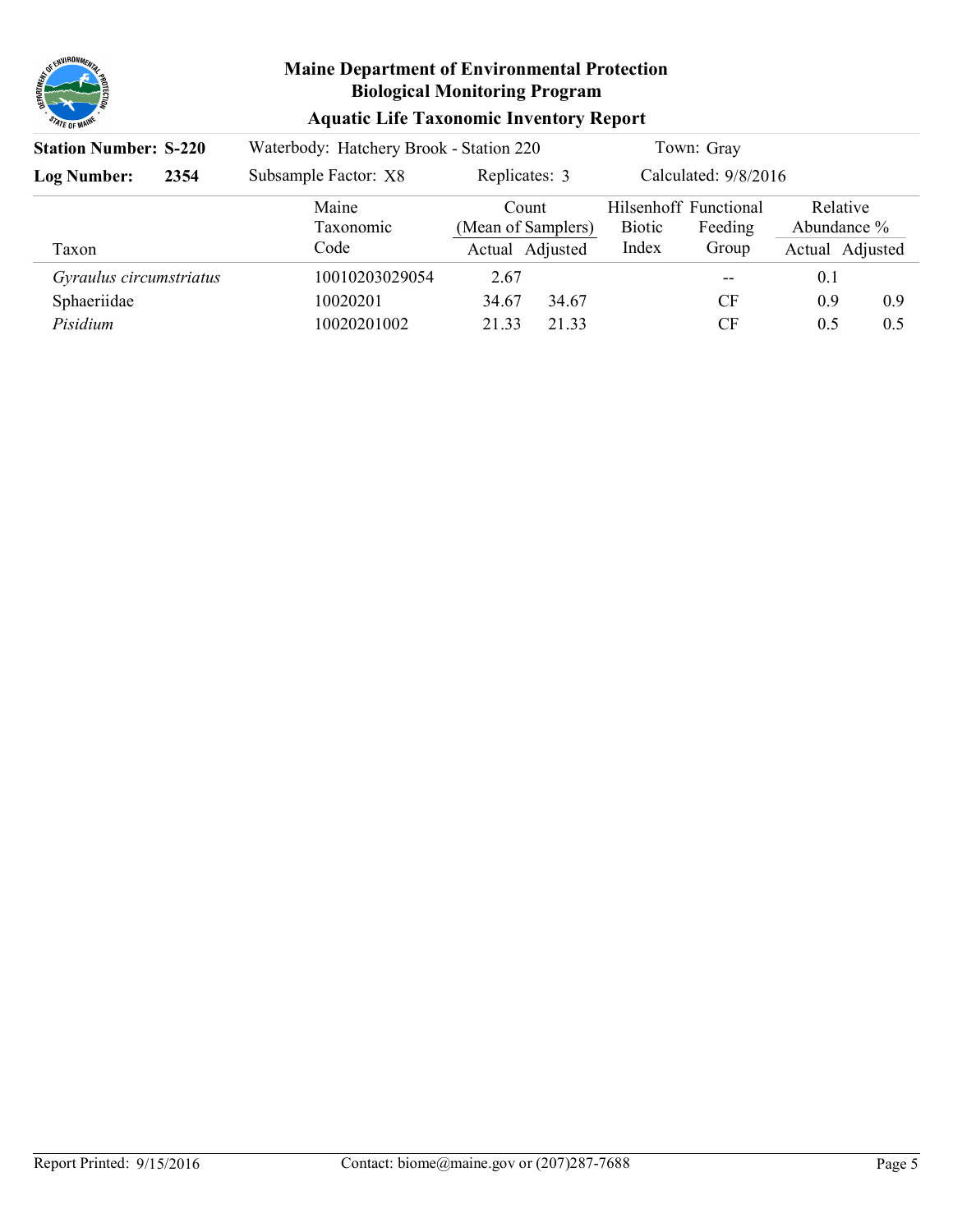

|  | <b>Aquatic Life Classification Attainment Report</b> |  |  |
|--|------------------------------------------------------|--|--|
|--|------------------------------------------------------|--|--|

|                                                         |                           |                           |                                        | <b>Station Information</b>       |                                                                              |                                |                           |
|---------------------------------------------------------|---------------------------|---------------------------|----------------------------------------|----------------------------------|------------------------------------------------------------------------------|--------------------------------|---------------------------|
| <b>Station Number: S-799</b>                            |                           |                           |                                        |                                  | <b>River Basin:</b>                                                          | Saco                           |                           |
| Waterbody:                                              |                           | Royal River - Station 799 |                                        |                                  | HUC8 Name: Presumpscot                                                       |                                |                           |
| Town:                                                   | Gray                      |                           |                                        |                                  | Latitude:                                                                    | 43 53 26.7 N                   |                           |
| Directions:                                             |                           |                           | 15M DOWNSTREAM OF DEPOT ROAD           |                                  | Longitude:                                                                   | 70 16 37.67 W                  |                           |
|                                                         |                           |                           |                                        |                                  | Stream Order: 4                                                              |                                |                           |
|                                                         |                           |                           |                                        |                                  |                                                                              |                                |                           |
|                                                         |                           |                           |                                        | <b>Sample Information</b>        |                                                                              |                                |                           |
| <b>Log Number:</b>                                      | 2358                      |                           | Type of Sample: ROCK BASKET            |                                  |                                                                              |                                | Date Deployed: 7/14/2015  |
| Subsample Factor: X4                                    |                           | Replicates:               | 3                                      |                                  |                                                                              |                                | Date Retrieved: 8/11/2015 |
|                                                         |                           |                           |                                        | <b>Classification Attainment</b> |                                                                              |                                |                           |
| <b>Statutory Class:</b>                                 |                           | B                         | <b>Final Determination:</b>            |                                  | $\mathbf C$                                                                  | Date: 3/9/2016                 |                           |
| Model Result with $P \geq 0.6$ :                        |                           | C                         | <b>Reason for Determination: Model</b> |                                  |                                                                              |                                |                           |
| Date Last Calculated:                                   |                           | 3/9/2016                  | Comments:                              |                                  |                                                                              |                                |                           |
|                                                         |                           |                           |                                        |                                  |                                                                              |                                |                           |
|                                                         |                           |                           |                                        | <b>Model Probabilities</b>       |                                                                              |                                |                           |
|                                                         |                           | <b>First Stage Model</b>  |                                        |                                  | C or Better Model                                                            |                                |                           |
| Class A                                                 | 0.01                      | Class C                   | 0.71                                   |                                  | Class A, B, or C                                                             | 1.00                           |                           |
| Class B                                                 | 0.28                      | <b>NA</b>                 | 0.00                                   |                                  | Non-Attainment                                                               | 0.00                           |                           |
|                                                         |                           | <b>B</b> or Better Model  |                                        |                                  | A Model                                                                      |                                |                           |
| Class A or B                                            |                           |                           | 0.13                                   |                                  | Class A                                                                      | 0.03                           |                           |
|                                                         | Class C or Non-Attainment |                           | 0.87                                   |                                  | Class B or C or Non-Attainment                                               | 0.97                           |                           |
|                                                         |                           |                           |                                        | <b>Model Variables</b>           |                                                                              |                                |                           |
| 01 Total Mean Abundance                                 |                           |                           | 3016.00                                |                                  | 18 Relative Abundance Ephemeroptera                                          |                                | 0.12                      |
| 02 Generic Richness                                     |                           |                           | 44.00                                  |                                  | 19 EPT Generic Richness                                                      |                                | 20.00                     |
| 03 Plecoptera Mean Abundance                            |                           |                           | 2.67                                   |                                  | 21 Sum of Abundances: Dicrotendipes,                                         |                                | 0.00                      |
| 04 Ephemeroptera Mean Abundance                         |                           |                           | 369.33                                 |                                  | Micropsectra, Parachironomus, Helobdella                                     |                                |                           |
| 05 Shannon-Wiener Generic Diversity                     |                           |                           | 2.62                                   |                                  | 23 Relative Generic Richness- Plecoptera                                     |                                | 0.02<br>884.38            |
| 06 Hilsenhoff Biotic Index                              |                           |                           | 4.42                                   |                                  | 25 Sum of Abundances: Cheumatopsyche,<br>Cricotopus, Tanytarsus, Ablabesmyia |                                |                           |
| 07 Relative Abundance - Chironomidae                    |                           |                           | 0.13                                   |                                  | 26 Sum of Abundances: Acroneuria,                                            |                                | 98.67                     |
| 08 Relative Generic Richness Diptera                    |                           |                           | 0.41                                   |                                  | Maccaffertium, Stenonema                                                     |                                |                           |
| 09 Hydropsyche Abundance<br>11 Cheumatopsyche Abundance |                           |                           | 1345.16<br>825.51                      |                                  | 28 EP Generic Richness/14                                                    |                                | 0.71                      |
| 12 EPT Generic Richness/ Diptera                        |                           |                           | 1.11                                   |                                  | 30 Presence of Class A Indicator Taxa/7                                      |                                | 0.29                      |
| Generic Richness                                        |                           |                           |                                        |                                  |                                                                              | <b>Five Most Dominant Taxa</b> |                           |
| 13 Relative Abundance - Oligochaeta                     |                           |                           | 0.00                                   |                                  | Rank Taxon Name                                                              |                                | Percent                   |
| 15 Perlidae Mean Abundance (Family                      |                           |                           | 2.67                                   | 1                                | Hydropsyche                                                                  |                                | 44.60                     |
| Functional Group)                                       |                           |                           |                                        | 2                                | Cheumatopsyche                                                               |                                | 27.37                     |
| 16 Tanypodinae Mean Abundance                           |                           |                           | 5.35                                   | 3                                | Rheotanytarsus                                                               |                                | 6.79                      |
| (Family Functional Group)                               |                           |                           |                                        | 4                                | <b>Baetis</b>                                                                |                                | 3.90                      |
| 17 Chironomini Abundance (Family<br>Functional Group)   |                           |                           | 61.55                                  | 5                                | Maccaffertium                                                                |                                | 3.18                      |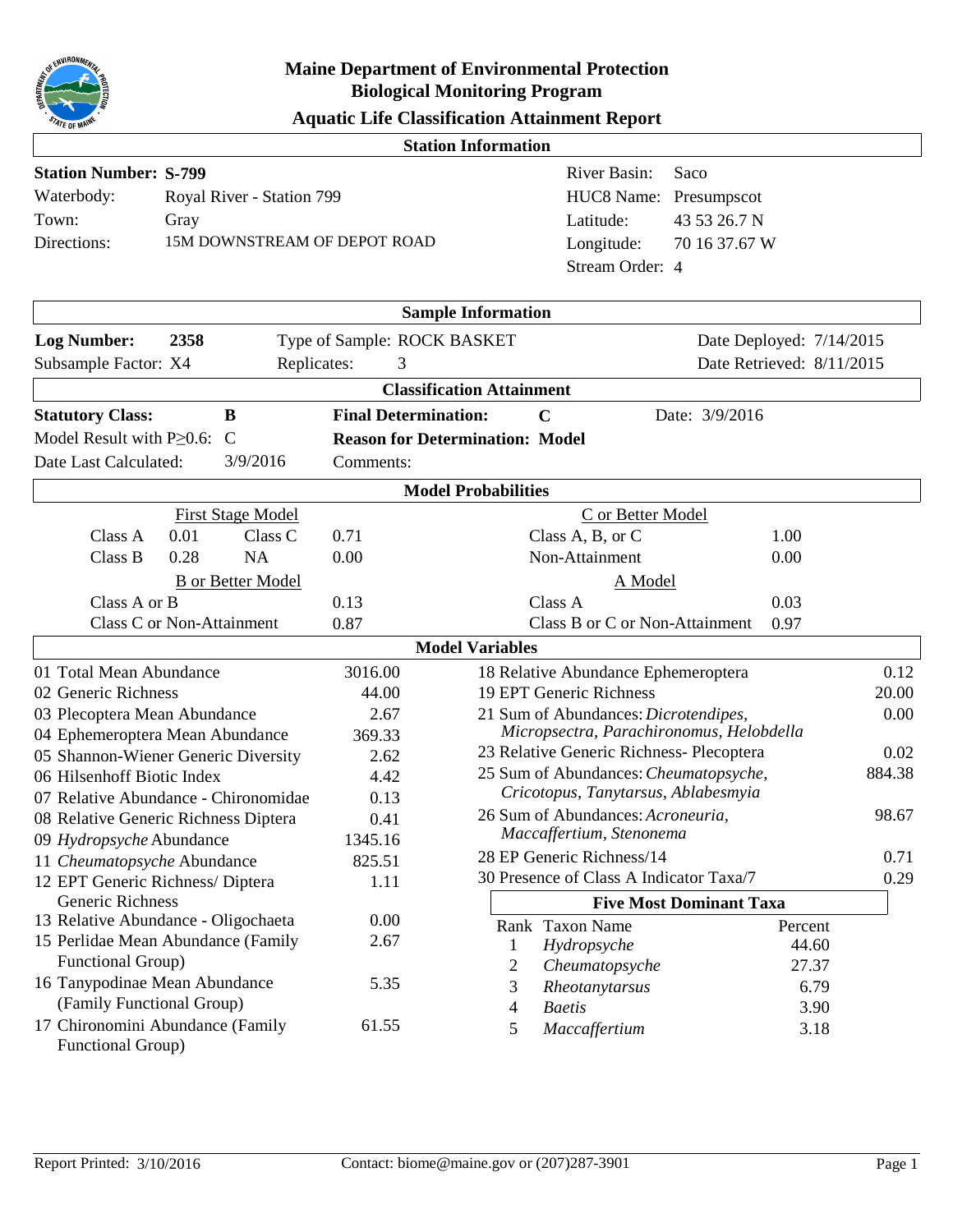

#### **Aquatic Life Classification Attainment Report**

| <b>Station Number: S-799</b><br><b>Log Number:</b><br>2358 | Town:<br>Gray<br>Waterbody: Royal River - Station 799 |                                           | Date Deployed: 7/14/2015<br>Date Retrieved: 8/11/2015 |                                          |                   |  |
|------------------------------------------------------------|-------------------------------------------------------|-------------------------------------------|-------------------------------------------------------|------------------------------------------|-------------------|--|
|                                                            | <b>Sample Collection and Processing Information</b>   |                                           |                                                       |                                          |                   |  |
| Sampling Organization: BIOMONITORING UNIT                  |                                                       | Taxonomist: MICHAEL WINNELL               |                                                       |                                          |                   |  |
|                                                            | <b>Waterbody Information - Deployment</b>             |                                           |                                                       | <b>Waterbody Information - Retrieval</b> |                   |  |
| Temperature:                                               | 20.5 deg C                                            | Temperature:                              |                                                       | 18.3 deg C                               |                   |  |
| Dissolved Oxygen:                                          | $8$ mg/l                                              | Dissolved Oxygen:                         |                                                       | 8.61 mg/l                                |                   |  |
| <b>Dissolved Oxygen Saturation:</b>                        |                                                       | <b>Dissolved Oxygen Saturation:</b>       |                                                       |                                          |                   |  |
| Specific Conductance:                                      | 192.2 uS/cm                                           | Specific Conductance:                     |                                                       | 216.7 uS/cm                              |                   |  |
| Velocity:                                                  | $36.6$ cm/s                                           | Velocity:                                 |                                                       | $61$ cm/s                                |                   |  |
| pH:                                                        | 7.62                                                  | pH:                                       |                                                       | 7.51                                     |                   |  |
| Wetted Width:                                              | $10 \text{ m}$                                        | Wetted Width:                             |                                                       | 7.1~m                                    |                   |  |
| Bankfull Width:                                            | 14 m                                                  | Bankfull Width:                           |                                                       | 7.1~m                                    |                   |  |
| Depth:                                                     | 49 cm                                                 | Depth:                                    |                                                       | 42 cm                                    |                   |  |
|                                                            |                                                       | Water Chemistry - 8/11/2015               |                                                       |                                          |                   |  |
| Nitrate+nitrite As N                                       | $0.61$ mg/l                                           | <b>Total Phosphorus</b>                   |                                                       |                                          | $21 \text{ ug}/l$ |  |
| Total Kjeldahl Nitrogen                                    | $0.2$ mg/l                                            | <b>Total Suspended Solids</b>             |                                                       |                                          | $2.8$ mg/l        |  |
| Dissolved Organic Carbon                                   | $1.6$ mg/l                                            | <b>Total Dissolved Solids</b>             |                                                       |                                          | 140 $mg/l$        |  |
| Orthophosphate As Phosphorus                               | 5 $\frac{u}{2}$                                       |                                           |                                                       |                                          |                   |  |
|                                                            |                                                       | <b>Summary of Habitat Characteristics</b> |                                                       |                                          |                   |  |
| <b>Landuse Name</b>                                        | <b>Canopy Cover</b>                                   |                                           | Terrain                                               |                                          |                   |  |
| <b>Upland Hardwood</b>                                     | Open                                                  |                                           | Flat                                                  |                                          |                   |  |
| <b>Potential Stressor</b>                                  | Location                                              |                                           | Substrate                                             |                                          |                   |  |
|                                                            | <b>Below Road Crossing</b>                            |                                           | <b>Boulder</b>                                        |                                          | 60 %              |  |
|                                                            |                                                       |                                           | Rubble/Cobble                                         |                                          | 20 %              |  |
|                                                            |                                                       |                                           | Sand                                                  |                                          | 20 %              |  |
|                                                            |                                                       | <b>Landcover Summary - 2004 Data</b>      |                                                       |                                          |                   |  |
| Total Area (ac)<br>39181                                   | High Int. Dev. %<br>0.7                               | Water %                                   | 0.6                                                   | Non-vegetated %                          | 0.3               |  |
|                                                            | Med Int. Dev. %<br>1.1                                | Wetland %                                 | 8.0                                                   | Tilled Agriculture %                     | 2.2               |  |
|                                                            | Low Int. Dev. %<br>5.6                                | Upland Woody %                            | 68.9                                                  | Grassland %                              | 10.2              |  |
|                                                            | Development %<br>7.5                                  | Natural %                                 | 76.9                                                  | Human Altered %                          | 22.5              |  |
|                                                            |                                                       |                                           |                                                       | Impervious %                             | 6.1               |  |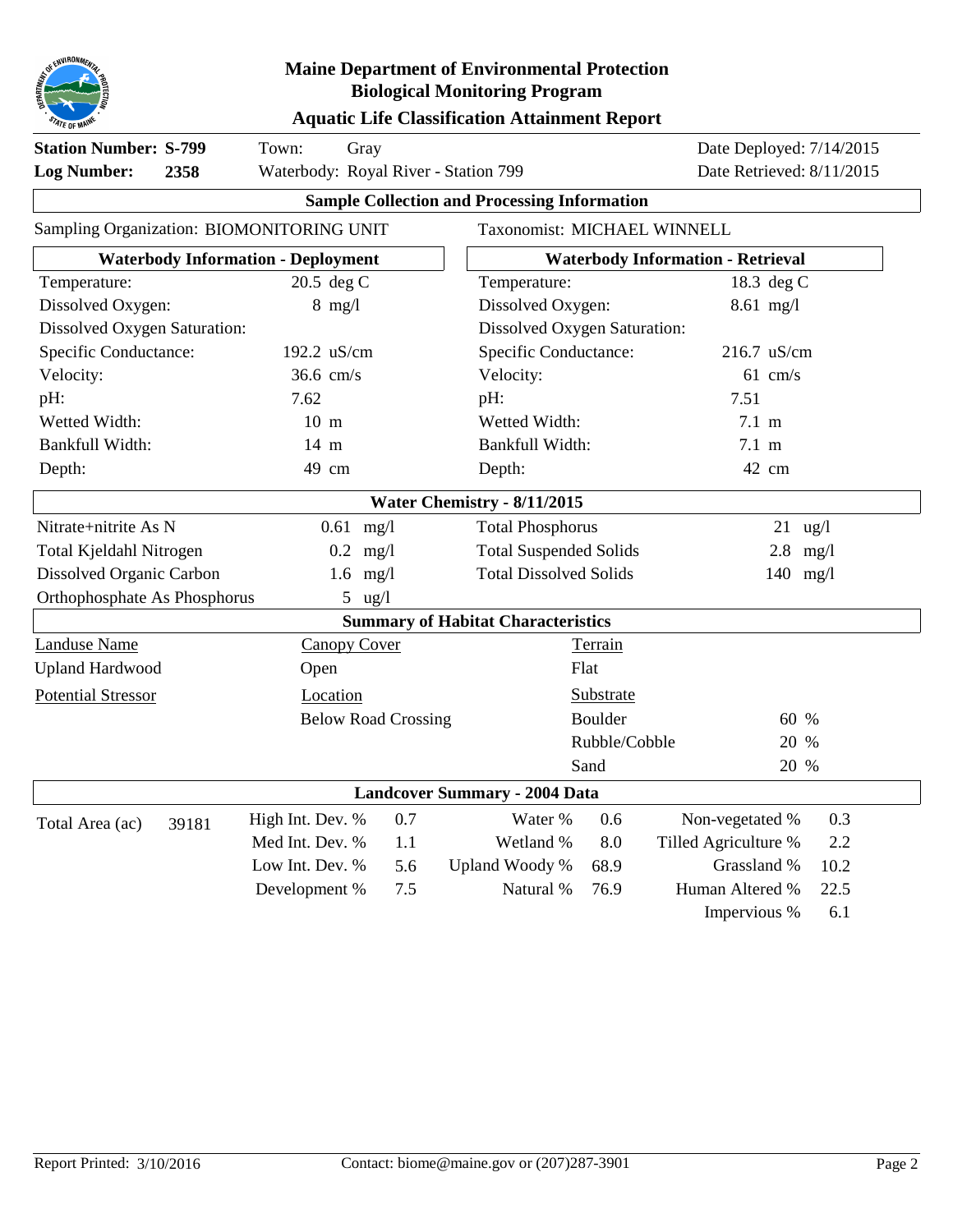8/11/2015: 91.7% DO.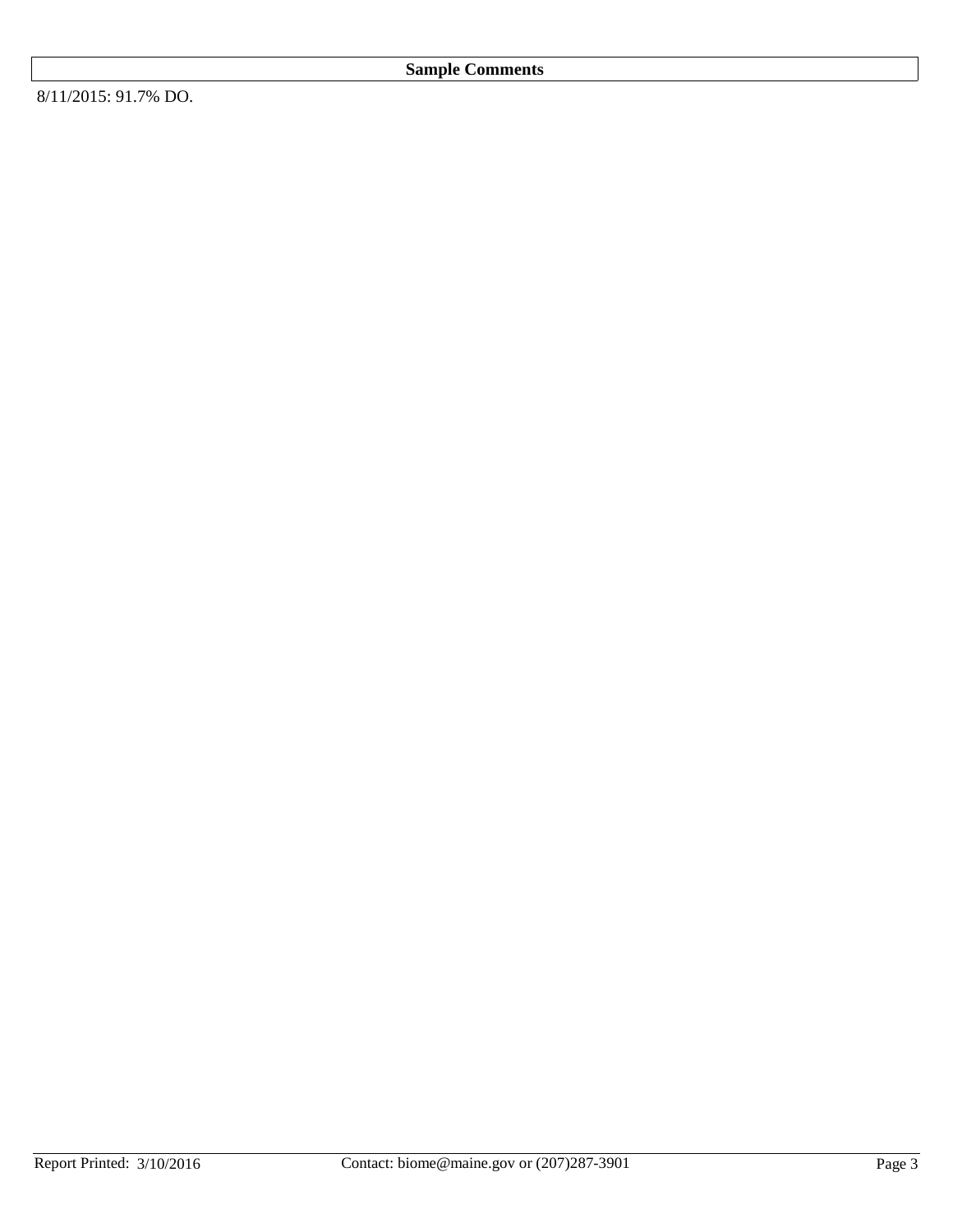

#### **Aquatic Life Taxonomic Inventory Report Maine Department of Environmental Protection Biological Monitoring Program**

| <b>Station Number: S-799</b>  |      | Waterbody: Royal River - Station 799      |               |                                       |                        | Town: Gray                                          |                                            |        |
|-------------------------------|------|-------------------------------------------|---------------|---------------------------------------|------------------------|-----------------------------------------------------|--------------------------------------------|--------|
| <b>Log Number:</b>            | 2358 | Subsample Factor: X4                      | Replicates: 3 |                                       |                        | Calculated: 3/9/2016                                |                                            |        |
| Taxon                         |      | Maine<br>Taxonomic<br>Code                | Count         | (Mean of Samplers)<br>Actual Adjusted | <b>Biotic</b><br>Index | Hilsenhoff Functional<br>Feeding<br>Group           | Relative<br>Abundance %<br>Actual Adjusted |        |
| Acroneuria                    |      | 09020209042                               |               | 2.67                                  | $\overline{0}$         | <b>PR</b>                                           |                                            | 0.1    |
| Acroneuria abnormis           |      | 09020209042121                            | 1.33          |                                       | $\mathbf{0}$           | <b>PR</b>                                           | 0.0                                        |        |
| Acroneuria internata          |      | 09020209042124                            | 1.33          |                                       |                        | $\hspace{0.05cm} -\hspace{0.05cm} -\hspace{0.05cm}$ | 0.0                                        |        |
| Calopterygidae                |      | 09020307                                  | 4.00          | 4.00                                  |                        | $\hspace{0.05cm} -\hspace{0.05cm} -\hspace{0.05cm}$ | 0.1                                        | 0.1    |
| Baetidae                      |      | 09020401                                  | 10.67         |                                       |                        | $- -$                                               | 0.4                                        |        |
| <b>Baetis</b>                 |      | 09020401001                               | 10.67         | 117.49                                | $\overline{4}$         | CG                                                  | 0.4                                        | 3.9    |
| Baetis flavistriga            |      | 09020401001004                            | 84.00         |                                       |                        | $\hspace{0.05cm} -\hspace{0.05cm} -\hspace{0.05cm}$ | 2.8                                        |        |
| Baetis intercalaris           |      | 09020401001008                            | 5.33          |                                       |                        | $-\!$ $\!-$                                         | 0.2                                        |        |
| Baetis pluto                  |      | 09020401001009                            | 5.33          |                                       |                        | $-\!$ $\!-$                                         | 0.2                                        |        |
| <b>Baetis</b> tricaudatus     |      | 09020401001012                            | 2.67          |                                       |                        | $\hspace{0.05cm} -\hspace{0.05cm} -\hspace{0.05cm}$ | 0.1                                        |        |
| Acerpenna                     |      | 09020401007                               |               | 4.35                                  | 5                      | CG                                                  |                                            | 0.1    |
| Acerpenna pygmaea             |      | 09020401007011                            | 4.00          |                                       |                        | $\overline{\phantom{a}}$                            | 0.1                                        |        |
| Procloeon                     |      | 09020401010                               | 1.33          | 1.45                                  |                        | CG                                                  | 0.0                                        | 0.0    |
| <i>Iswaeon</i>                |      | 09020401015                               | 6.67          | 8.70                                  |                        | $-$                                                 | 0.2                                        | 0.3    |
| Iswaeon anoka                 |      | 09020401015001                            | 1.33          |                                       |                        | $\hspace{0.05cm}--\hspace{0.05cm}$                  | 0.0                                        |        |
| Heptageniidae                 |      | 09020402                                  | 37.33         | 37.33                                 |                        | $-\!$ $\!-$                                         | 1.2                                        | 1.2    |
| Maccaffertium                 |      | 09020402015                               | 78.67         | 96.00                                 | $\overline{4}$         | <b>SC</b>                                           | 2.6                                        | 3.2    |
| Maccaffertium modestum        |      | 09020402015051                            | 17.33         |                                       |                        |                                                     | 0.6                                        |        |
| Isonychia                     |      | 09020404018                               | 21.33         | 21.33                                 | $\overline{2}$         | <b>CF</b>                                           | 0.7                                        | 0.7    |
| Ephemerella                   |      | 09020410035                               | 81.33         | 81.33                                 | $\mathbf{1}$           | CG                                                  | 2.7                                        | 2.7    |
| Serratella                    |      | 09020410037                               |               | 1.33                                  | $\overline{2}$         | CG                                                  |                                            | 0.0    |
| Serratella serratoides        |      | 09020410037124                            | 1.33          |                                       |                        |                                                     | 0.0                                        |        |
| Dolophilodes                  |      | 09020601001                               |               | 1.33                                  | $\boldsymbol{0}$       | CF                                                  |                                            | 0.0    |
| Dolophilodes distinctus       |      | 09020601001001                            | 1.33          |                                       |                        | $-\!$                                               | 0.0                                        |        |
| Chimarra                      |      | 09020601003                               | 8.00          | 12.00                                 | $\overline{2}$         | <b>CF</b>                                           | 0.3                                        | 0.4    |
| Chimarra obscura              |      | 09020601003003                            | 4.00          |                                       |                        |                                                     | 0.1                                        |        |
| Polycentropodidae             |      | 09020603                                  | 2.67          |                                       |                        |                                                     | 0.1                                        |        |
| Neureclipsis                  |      | 09020603008                               | 12.00         | 13.60                                 | 7                      | CF                                                  | 0.4                                        | 0.5    |
| Nyctiophylax                  |      | 09020603009                               |               | 9.07                                  | 5                      | <b>PR</b>                                           |                                            | 0.3    |
| Nyctiophylax celta            |      | 09020603009012                            | 8.00          |                                       |                        |                                                     | 0.3                                        |        |
| Hydropsychidae                |      | 09020604                                  | 221.33        |                                       |                        | --                                                  | 7.3                                        |        |
| Cheumatopsyche                |      | 09020604015                               | 741.33        | 825.51                                | 5                      | <b>CF</b>                                           | 24.6                                       | 27.4   |
| Hydropsyche                   |      | 09020604016                               |               | 698.67 1345.16                        | 4                      | <b>CF</b>                                           | 23.2                                       | 44.6   |
| Hydropsyche bronta            |      | 09020604016029                            | 220.00        |                                       |                        |                                                     | 7.3                                        |        |
| Hydropsyche sparna            |      | 09020604016032                            | 218.67        |                                       |                        |                                                     | 7.3                                        |        |
| Hydropsyche depravata species |      | 09020604016041                            | 50.67         |                                       |                        | CF                                                  | 1.7                                        |        |
| group                         |      |                                           |               |                                       |                        |                                                     |                                            |        |
| Hydropsyche placoda           |      | 09020604016059                            | 20.00         |                                       |                        | $\hspace{0.05cm} -\hspace{0.05cm} -\hspace{0.05cm}$ | 0.7                                        |        |
| Report Printed: 3/10/2016     |      | Contact: biome@maine.gov or (207)287-3901 |               |                                       |                        |                                                     |                                            | Page 4 |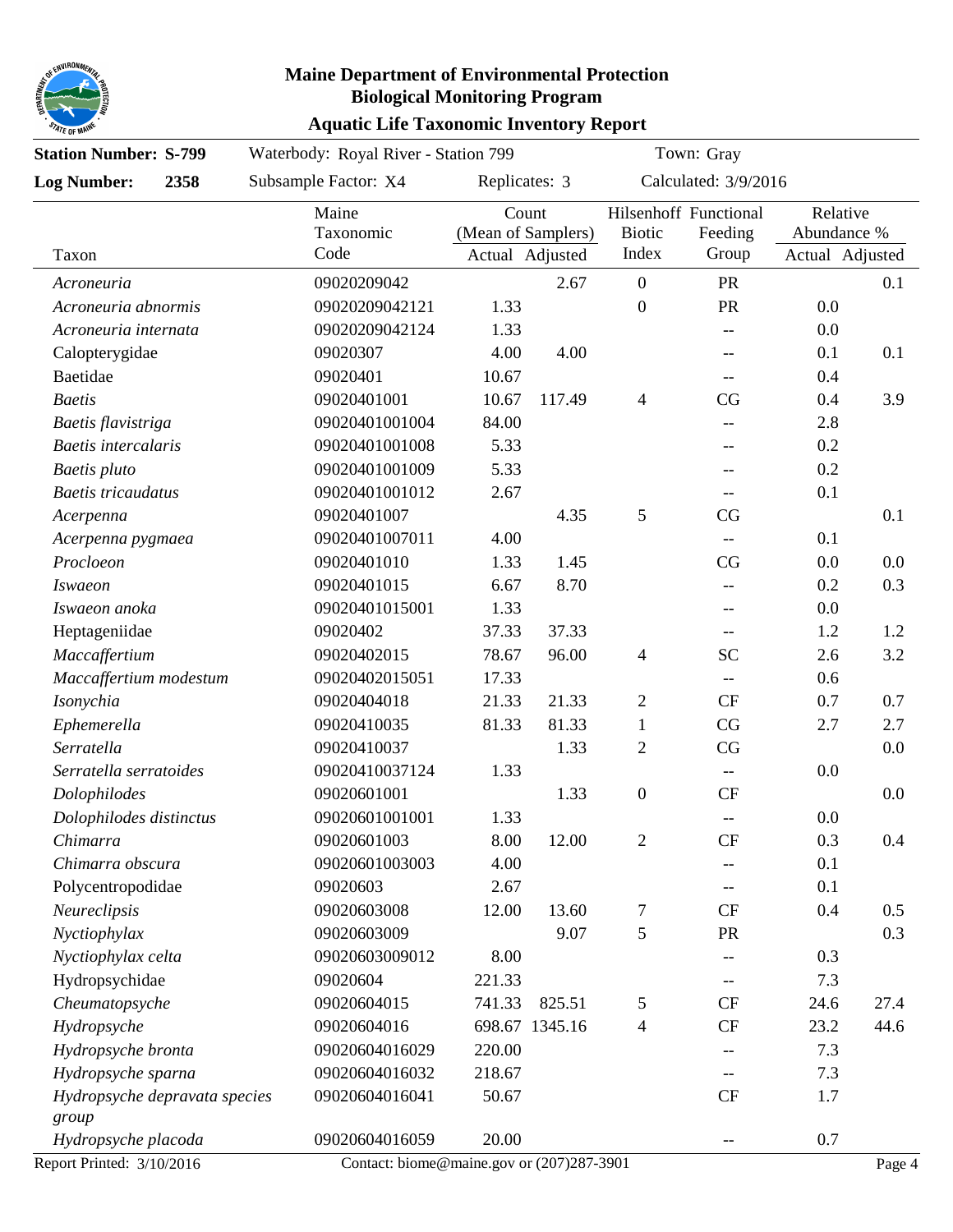

| <b>Station Number: S-799</b>   |      | Waterbody: Royal River - Station 799      | Town: Gray      |                             |                  |                                                     |                         |        |
|--------------------------------|------|-------------------------------------------|-----------------|-----------------------------|------------------|-----------------------------------------------------|-------------------------|--------|
| <b>Log Number:</b>             | 2358 | Subsample Factor: X4                      |                 | Replicates: 3               |                  | Calculated: 3/9/2016                                |                         |        |
|                                |      | Maine<br>Taxonomic                        |                 | Count<br>(Mean of Samplers) |                  | Hilsenhoff Functional<br>Feeding                    | Relative<br>Abundance % |        |
| Taxon                          |      | Code                                      | Actual Adjusted |                             | Index            | Group                                               | Actual Adjusted         |        |
| Rhyacophila                    |      | 09020605019                               | 14.67           | 14.67                       | $\sqrt{2}$       | PR                                                  | 0.5                     | 0.5    |
| <b>Brachycentrus</b>           |      | 09020609043                               |                 | 2.67                        | $\boldsymbol{0}$ | CF                                                  |                         | 0.1    |
| Brachycentrus numerosus        |      | 09020609043098                            | 2.67            |                             |                  | $\overline{\phantom{a}}$                            | 0.1                     |        |
| Micrasema                      |      | 09020609044                               |                 | 1.33                        | $\sqrt{2}$       | <b>SH</b>                                           |                         | 0.0    |
| Micrasema rusticum group       |      | 09020609044100                            | 1.33            |                             |                  | $\overline{\phantom{m}}$                            | 0.0                     |        |
| <b>Oecetis</b>                 |      | 09020618078                               |                 | 4.00                        | 8                | PR                                                  |                         | 0.1    |
| Oecetis persimilis             |      | 09020618078157                            | 4.00            |                             |                  | $\overline{\phantom{m}}$                            | 0.1                     |        |
| Antocha                        |      | 09021001004                               | 2.67            | 2.67                        | 3                | CG                                                  | 0.1                     | 0.1    |
| Chironomidae                   |      | 09021011                                  | 1.33            |                             |                  |                                                     | 0.0                     |        |
| Rheopelopia                    |      | 09021011017                               |                 | 5.35                        |                  | PR                                                  |                         | 0.2    |
| Rheopelopia acra group         |      | 09021011017036                            | 5.33            |                             |                  | --                                                  | 0.2                     |        |
| Pagastia                       |      | 09021011025                               |                 | 6.69                        | $\mathbf{1}$     | $-\!$                                               |                         | 0.2    |
| Pagastia orthogonia            |      | 09021011025001                            | 6.67            |                             |                  |                                                     | 0.2                     |        |
| Potthastia                     |      | 09021011026                               |                 | 1.34                        | $\overline{2}$   | CG                                                  |                         | 0.0    |
| Potthastia longimana           |      | 09021011026046                            | 1.33            |                             |                  | $\overline{\phantom{a}}$                            | 0.0                     |        |
| Cricotopus                     |      | 09021011037                               | 1.33            | 56.20                       | $\tau$           | <b>SH</b>                                           | 0.0                     | 1.9    |
| Cricotopus bicinctus           |      | 09021011037057                            | 54.67           |                             |                  |                                                     | 1.8                     |        |
| Nanocladius                    |      | 09021011049                               |                 | 1.34                        | 3                | CG                                                  |                         | 0.0    |
| Nanocladius spiniplenus        |      | 09021011049090                            | 1.33            |                             |                  | $\hspace{0.05cm} -\hspace{0.05cm} -\hspace{0.05cm}$ | 0.0                     |        |
| <b>Orthocladius</b>            |      | 09021011050                               |                 | 2.68                        | 6                | CG                                                  |                         | 0.1    |
| Orthocladius annectens         |      | 09021011050092                            | 1.33            |                             |                  | $\hspace{0.05cm} -\hspace{0.05cm} -\hspace{0.05cm}$ | 0.0                     |        |
| Orthocladius lignicola         |      | 09021011050100                            | 1.33            |                             |                  | $\hspace{0.05cm} -\hspace{0.05cm} -\hspace{0.05cm}$ | 0.0                     |        |
| Rheocricotopus                 |      | 09021011057                               |                 | 6.69                        | 6                | CG                                                  |                         | 0.2    |
| Rheocricotopus robacki         |      | 09021011057105                            | 6.67            |                             |                  | $\hspace{0.05cm}--\hspace{0.05cm}$                  | 0.2                     |        |
| Thienemanniella                |      | 09021011062                               | 4.00            | 6.69                        | 6                | CG                                                  | 0.1                     | 0.2    |
| Thienemanniella similis        |      | 09021011062111                            | 1.33            |                             |                  |                                                     | 0.0                     |        |
| Thienemanniella boltoni        |      | 09021011062113                            | 1.33            |                             |                  |                                                     | 0.0                     |        |
| Tvetenia                       |      | 09021011065                               |                 | 28.10                       | 5                | CG                                                  |                         | 0.9    |
| Tvetenia vitracies             |      | 09021011065113                            | 5.33            |                             |                  |                                                     | 0.2                     |        |
| Tvetenia paucunca              |      | 09021011065114                            | 22.67           |                             |                  |                                                     | 0.8                     |        |
| Rheotanytarsus                 |      | 09021011072                               |                 | 204.71                      | 6                | <b>CF</b>                                           |                         | 6.8    |
| Rheotanytarsus exiguus group   |      | 09021011072127                            | 160.00          |                             |                  | CF                                                  | 5.3                     |        |
| Rheotanytarsus pellucidus      |      | 09021011072128                            | 44.00           |                             |                  | <b>CF</b>                                           | 1.5                     |        |
| Tanytarsus                     |      | 09021011076                               | 2.67            | 2.68                        | 6                | <b>CF</b>                                           | 0.1                     | 0.1    |
| Microtendipes                  |      | 09021011094                               |                 | 6.69                        | 6                | CF                                                  |                         | 0.2    |
| Microtendipes rydalensis group |      | 09021011094168                            | 6.67            |                             |                  |                                                     | 0.2                     |        |
| Nilothauma                     |      | 09021011095                               | 1.33            | 1.34                        | $\overline{2}$   |                                                     | 0.0                     | 0.0    |
| Polypedilum                    |      | 09021011102                               | 1.33            | 53.52                       | 6                | <b>SH</b>                                           | 0.0                     | 1.8    |
| Report Printed: 3/10/2016      |      | Contact: biome@maine.gov or (207)287-3901 |                 |                             |                  |                                                     |                         | Page 5 |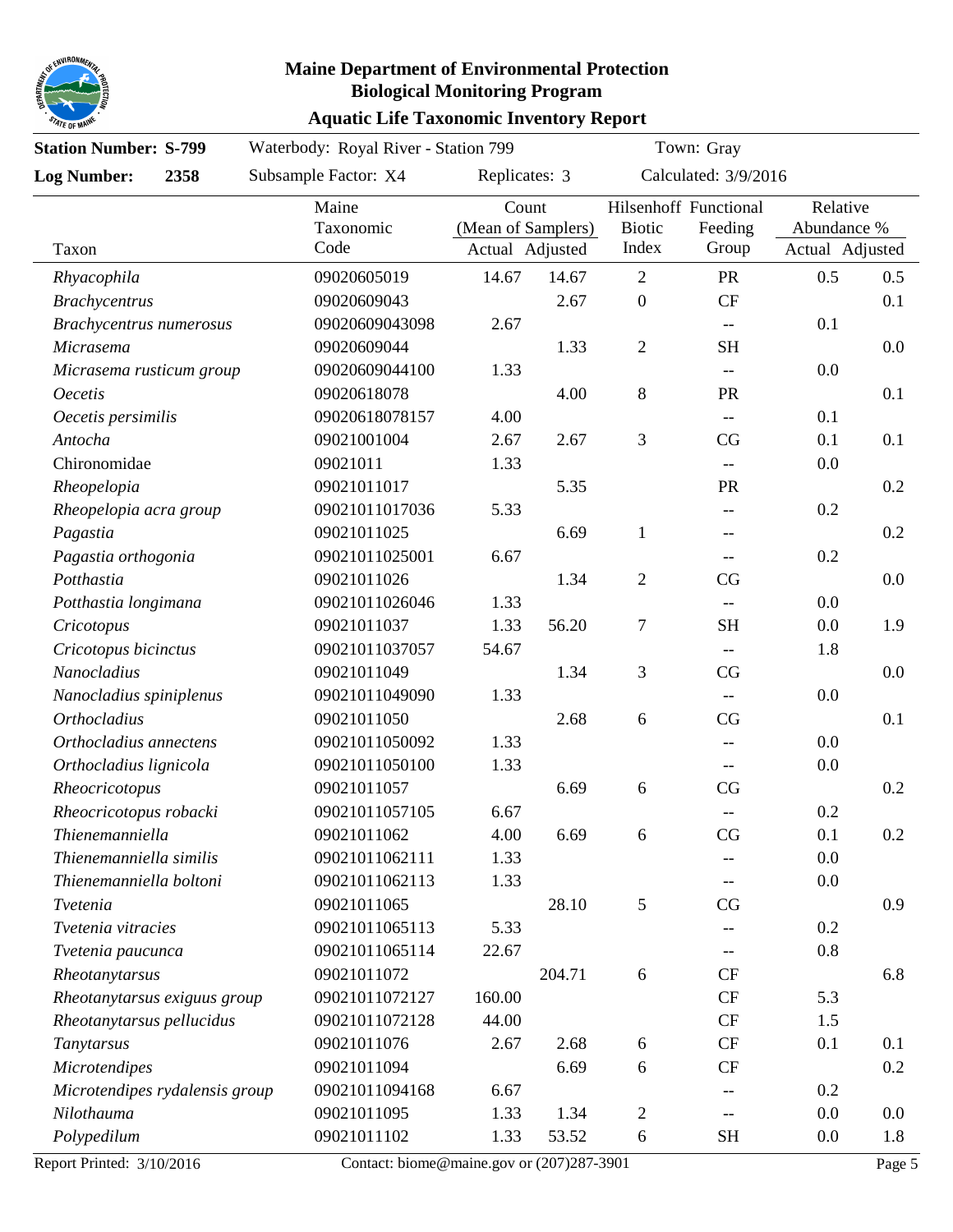

| <b>Station Number: S-799</b>            |                            | Waterbody: Royal River - Station 799 |                                                |                        | Town: Gray                                          |                                            |     |
|-----------------------------------------|----------------------------|--------------------------------------|------------------------------------------------|------------------------|-----------------------------------------------------|--------------------------------------------|-----|
| 2358<br><b>Log Number:</b>              | Subsample Factor: X4       | Replicates: 3                        |                                                |                        | Calculated: 3/9/2016                                |                                            |     |
| Taxon                                   | Maine<br>Taxonomic<br>Code |                                      | Count<br>(Mean of Samplers)<br>Actual Adjusted | <b>Biotic</b><br>Index | Hilsenhoff Functional<br>Feeding<br>Group           | Relative<br>Abundance %<br>Actual Adjusted |     |
| Polypedilum aviceps                     | 09021011102181             | 34.67                                |                                                |                        | --                                                  | 1.1                                        |     |
| Polypedilum flavum                      | 09021011102182             | 17.33                                |                                                |                        | --                                                  | 0.6                                        |     |
| Simulium                                | 09021012047                | 1.33                                 | 2.67                                           | $\overline{4}$         | <b>CF</b>                                           | 0.0                                        | 0.1 |
| Simulium venustum/verecundum<br>complex | 09021012047072             | 1.33                                 |                                                |                        | <b>CF</b>                                           | 0.0                                        |     |
| Atherix                                 | 09021015055                | 2.67                                 | 2.67                                           | $\overline{2}$         | <b>PR</b>                                           | 0.1                                        | 0.1 |
| Hemerodromia                            | 09021016057                | 6.67                                 | 6.67                                           | 3                      | <b>PR</b>                                           | 0.2                                        | 0.2 |
| Dineutus                                | 09021104032                | 2.67                                 | 2.67                                           | $\overline{2}$         | $\hspace{0.05cm}$ $\hspace{0.05cm}$                 | 0.1                                        | 0.1 |
| <b>Macronychus</b>                      | 09021113065                |                                      | 1.33                                           | $\overline{4}$         | --                                                  |                                            | 0.0 |
| Macronychus glabratus                   | 09021113065040             | 1.33                                 |                                                |                        | --                                                  | 0.0                                        |     |
| <i><b>Optioservus</b></i>               | 09021113067                |                                      | 1.33                                           | 3                      | <b>SC</b>                                           |                                            | 0.0 |
| Optioservus ovalis                      | 09021113067046             | 1.33                                 |                                                |                        | $- -$                                               | 0.0                                        |     |
| Promoresia                              | 09021113069                |                                      | 5.33                                           |                        | $\hspace{0.05cm} -\hspace{0.05cm} -\hspace{0.05cm}$ |                                            | 0.2 |
| Promoresia tardella                     | 09021113069052             | 5.33                                 |                                                |                        | --                                                  | 0.2                                        |     |
| Sperchon                                | 09030107001                | 1.33                                 | 1.33                                           |                        |                                                     | 0.0                                        | 0.0 |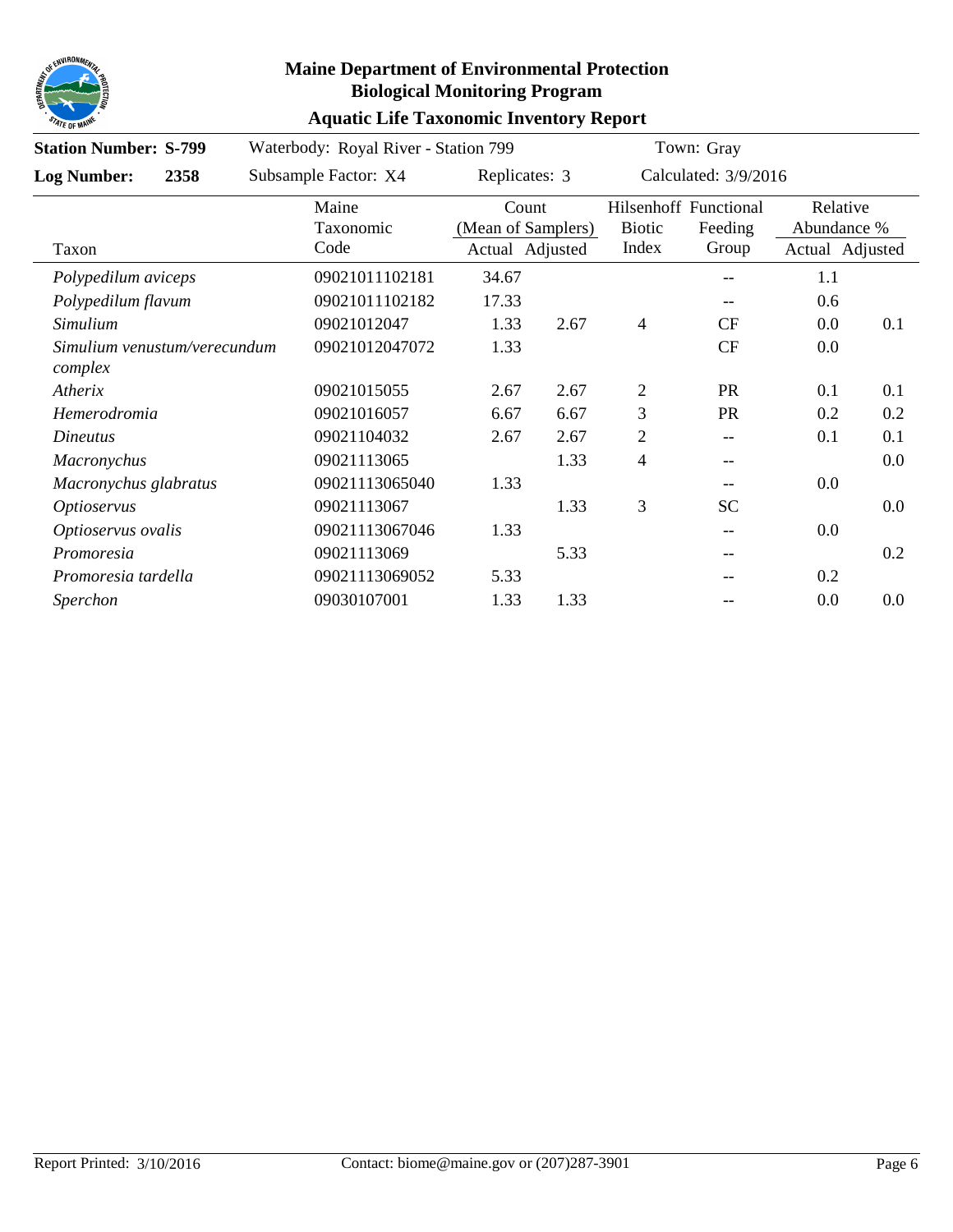

| <b>Aquatic Life Classification Attainment Report</b> |  |
|------------------------------------------------------|--|
|------------------------------------------------------|--|

| ייי ב∪ זיי                                              |                           |                                  |                             |                                                                              |                                                              |                                                                          |       |  |
|---------------------------------------------------------|---------------------------|----------------------------------|-----------------------------|------------------------------------------------------------------------------|--------------------------------------------------------------|--------------------------------------------------------------------------|-------|--|
|                                                         |                           |                                  |                             | <b>Station Information</b>                                                   |                                                              |                                                                          |       |  |
| <b>Station Number: S-221</b>                            |                           |                                  |                             |                                                                              | River Basin:                                                 | Saco                                                                     |       |  |
| Waterbody:                                              | Libby Brook - Station 221 |                                  |                             |                                                                              |                                                              | Presumpscot                                                              |       |  |
| Town:                                                   | Gray                      |                                  |                             |                                                                              | Latitude:                                                    | 43 55 11.9 N                                                             |       |  |
| Directions:                                             |                           | 50 M BELOW WEYMOUTH RD. CROSSING |                             |                                                                              | Longitude:                                                   | 70 19 40.19 W                                                            |       |  |
|                                                         |                           |                                  |                             |                                                                              | Stream Order: 2                                              |                                                                          |       |  |
|                                                         |                           |                                  |                             |                                                                              |                                                              |                                                                          |       |  |
|                                                         |                           |                                  |                             | <b>Sample Information</b>                                                    |                                                              |                                                                          |       |  |
| <b>Log Number:</b>                                      | 2359                      |                                  |                             | Type of Sample: ROCK BASKET                                                  |                                                              | Date Deployed: 7/14/2015                                                 |       |  |
| Subsample Factor: X4                                    |                           | Replicates:                      | 3                           |                                                                              |                                                              | Date Retrieved: 8/11/2015                                                |       |  |
|                                                         |                           |                                  |                             | <b>Classification Attainment</b>                                             |                                                              |                                                                          |       |  |
| <b>Statutory Class:</b>                                 |                           | B                                | <b>Final Determination:</b> |                                                                              | B                                                            | Date: 3/9/2016                                                           |       |  |
| Model Result with $P \geq 0.6$ : B                      |                           |                                  |                             |                                                                              | <b>Reason for Determination: Best Professional Judgement</b> |                                                                          |       |  |
| Date Last Calculated:                                   |                           | 3/9/2016                         |                             |                                                                              |                                                              | Comments: Indeterminate Class A (.48) not raised to Class A based on the |       |  |
|                                                         |                           |                                  |                             |                                                                              | number of Class A indicator taxa present.                    |                                                                          |       |  |
|                                                         |                           |                                  |                             | <b>Model Probabilities</b>                                                   |                                                              |                                                                          |       |  |
|                                                         |                           | <b>First Stage Model</b>         |                             |                                                                              | C or Better Model                                            |                                                                          |       |  |
| Class A                                                 | 0.59                      | Class C                          | 0.00                        |                                                                              | Class A, B, or C                                             | 1.00                                                                     |       |  |
| Class B                                                 | 0.40                      | <b>NA</b>                        | 0.00                        |                                                                              | Non-Attainment                                               | 0.00                                                                     |       |  |
|                                                         |                           | <b>B</b> or Better Model         |                             |                                                                              | A Model                                                      |                                                                          |       |  |
| Class A or B                                            |                           |                                  | 1.00                        |                                                                              | Class A                                                      | 0.48                                                                     |       |  |
|                                                         |                           | Class C or Non-Attainment        | 0.00                        | Class B or C or Non-Attainment<br>0.52                                       |                                                              |                                                                          |       |  |
|                                                         |                           |                                  |                             | <b>Model Variables</b>                                                       |                                                              |                                                                          |       |  |
| 01 Total Mean Abundance                                 |                           |                                  | 1328.00                     |                                                                              | 18 Relative Abundance Ephemeroptera                          |                                                                          | 0.19  |  |
| 02 Generic Richness                                     |                           |                                  | 67.00                       | 19 EPT Generic Richness<br>23.00                                             |                                                              |                                                                          |       |  |
| 03 Plecoptera Mean Abundance                            |                           |                                  | 61.33                       |                                                                              | 21 Sum of Abundances: Dicrotendipes,                         |                                                                          | 39.43 |  |
| 04 Ephemeroptera Mean Abundance                         |                           |                                  | 252.00                      |                                                                              |                                                              | Micropsectra, Parachironomus, Helobdella                                 | 0.06  |  |
| 05 Shannon-Wiener Generic Diversity                     |                           |                                  | 4.21                        | 23 Relative Generic Richness- Plecoptera<br>255.56                           |                                                              |                                                                          |       |  |
| 06 Hilsenhoff Biotic Index                              |                           |                                  | 4.67                        | 25 Sum of Abundances: Cheumatopsyche,<br>Cricotopus, Tanytarsus, Ablabesmyia |                                                              |                                                                          |       |  |
| 07 Relative Abundance - Chironomidae                    |                           |                                  | 0.37                        |                                                                              | 26 Sum of Abundances: Acroneuria,                            |                                                                          | 1.33  |  |
| 08 Relative Generic Richness Diptera                    |                           |                                  | 0.39<br>216.54              |                                                                              | Maccaffertium, Stenonema                                     |                                                                          |       |  |
| 09 Hydropsyche Abundance<br>11 Cheumatopsyche Abundance |                           |                                  | 183.46                      |                                                                              | 28 EP Generic Richness/14                                    |                                                                          | 1.00  |  |
| 12 EPT Generic Richness/ Diptera                        |                           |                                  | 0.88                        |                                                                              | 30 Presence of Class A Indicator Taxa/7                      |                                                                          | 0.00  |  |
| Generic Richness                                        |                           |                                  |                             |                                                                              |                                                              | <b>Five Most Dominant Taxa</b>                                           |       |  |
| 13 Relative Abundance - Oligochaeta                     |                           |                                  | 0.00                        |                                                                              | Rank Taxon Name                                              | Percent                                                                  |       |  |
| 15 Perlidae Mean Abundance (Family                      |                           |                                  | 0.00                        | 1                                                                            | Hydropsyche                                                  |                                                                          | 16.31 |  |
| Functional Group)                                       |                           |                                  |                             | 2                                                                            | Polypedilum                                                  |                                                                          | 15.44 |  |
| 16 Tanypodinae Mean Abundance                           |                           |                                  | 12.72                       | 3                                                                            | Cheumatopsyche                                               | 13.81                                                                    |       |  |
| (Family Functional Group)                               |                           |                                  |                             | 4                                                                            | <b>Baetis</b>                                                |                                                                          | 12.09 |  |
| 17 Chironomini Abundance (Family<br>Functional Group)   |                           |                                  | 207.83                      | 5                                                                            | Tanytarsus                                                   |                                                                          | 5.32  |  |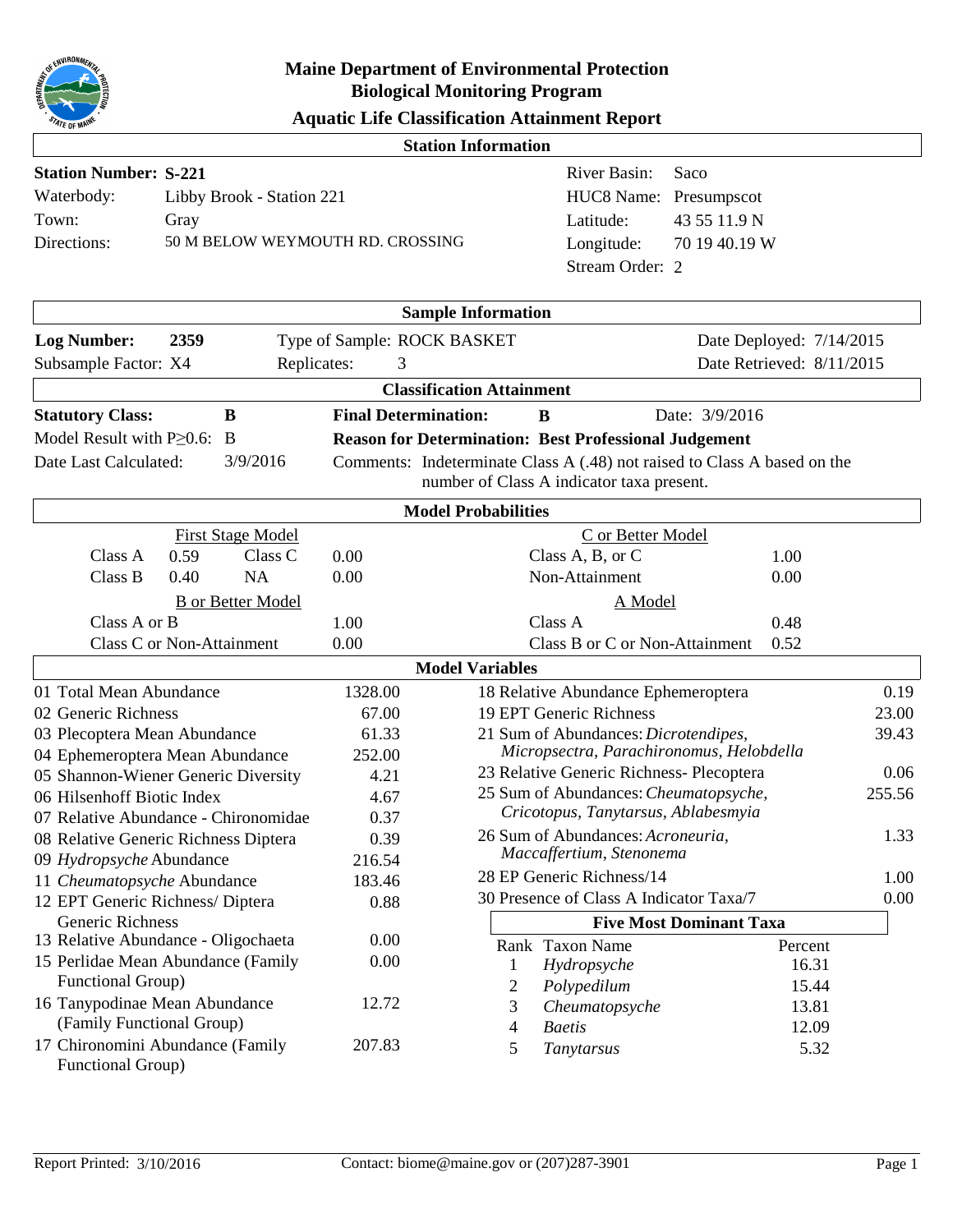

#### **Aquatic Life Classification Attainment Report**

| <b>Station Number: S-221</b><br><b>Log Number:</b><br>2359 | Town:<br>Gray<br>Waterbody: Libby Brook - Station 221 |      | Date Deployed: 7/14/2015<br>Date Retrieved: 8/11/2015 |                                             |                                          |            |  |  |
|------------------------------------------------------------|-------------------------------------------------------|------|-------------------------------------------------------|---------------------------------------------|------------------------------------------|------------|--|--|
|                                                            |                                                       |      | <b>Sample Collection and Processing Information</b>   |                                             |                                          |            |  |  |
| Sampling Organization: BIOMONITORING UNIT                  |                                                       |      | Taxonomist: MICHAEL WINNELL                           |                                             |                                          |            |  |  |
|                                                            | <b>Waterbody Information - Deployment</b>             |      |                                                       |                                             | <b>Waterbody Information - Retrieval</b> |            |  |  |
| Temperature:                                               | 15 deg $C$                                            |      | Temperature:                                          |                                             | 14.3 deg C                               |            |  |  |
| Dissolved Oxygen:                                          | $9.95$ mg/l                                           |      | Dissolved Oxygen:                                     |                                             | $9.81$ mg/l                              |            |  |  |
| Dissolved Oxygen Saturation:                               |                                                       |      | Dissolved Oxygen Saturation:                          |                                             |                                          |            |  |  |
| Specific Conductance:                                      | 245 uS/cm                                             |      | Specific Conductance:                                 |                                             | 236.5 uS/cm                              |            |  |  |
| Velocity:                                                  | 33.5 cm/s                                             |      | Velocity:                                             |                                             | 33.5 cm/s                                |            |  |  |
| pH:                                                        | 7.57                                                  |      | pH:                                                   |                                             | 7.57                                     |            |  |  |
| Wetted Width:                                              | 4.2 m                                                 |      | Wetted Width:                                         |                                             | 4.2 m                                    |            |  |  |
| Bankfull Width:                                            | 4.5 m                                                 |      | Bankfull Width:                                       |                                             | 4.5 m                                    |            |  |  |
| Depth:                                                     | 45 cm                                                 |      | Depth:                                                |                                             | 45 cm                                    |            |  |  |
|                                                            |                                                       |      | Water Chemistry - 8/11/2015                           |                                             |                                          |            |  |  |
| Nitrate+nitrite As N                                       | $0.84$ mg/l                                           |      | <b>Total Phosphorus</b>                               |                                             | 22                                       | ug/l       |  |  |
| Total Kjeldahl Nitrogen                                    | $0.2$ mg/l                                            |      |                                                       | <b>Total Suspended Solids</b><br>$<$ 2 mg/l |                                          |            |  |  |
| Dissolved Organic Carbon                                   | $<1$ mg/l                                             |      | <b>Total Dissolved Solids</b>                         |                                             |                                          | $160$ mg/l |  |  |
| Orthophosphate As Phosphorus                               | $10 \text{ ug}/l$                                     |      |                                                       |                                             |                                          |            |  |  |
|                                                            |                                                       |      | <b>Summary of Habitat Characteristics</b>             |                                             |                                          |            |  |  |
| <b>Landuse Name</b>                                        | <b>Canopy Cover</b>                                   |      |                                                       | Terrain                                     |                                          |            |  |  |
| Pasture                                                    | Open                                                  |      |                                                       | Flat                                        |                                          |            |  |  |
| Swamp Hardwood                                             |                                                       |      |                                                       |                                             |                                          |            |  |  |
| <b>Potential Stressor</b>                                  | Location                                              |      |                                                       | Substrate                                   |                                          |            |  |  |
| <b>Agricultural Runoff</b>                                 | <b>Below Road Crossing</b>                            |      |                                                       | Detritus                                    |                                          | 15 %       |  |  |
|                                                            |                                                       |      |                                                       | Gravel                                      | 10 %                                     |            |  |  |
|                                                            |                                                       |      |                                                       | Sand                                        | 75 %                                     |            |  |  |
|                                                            |                                                       |      | <b>Landcover Summary - 2004 Data</b>                  |                                             |                                          |            |  |  |
| 5479<br>Total Area (ac)                                    | High Int. Dev. %                                      | 1.4  | Water %                                               | 3.2                                         | Non-vegetated %                          | 0.0        |  |  |
|                                                            | Med Int. Dev. %                                       | 2.1  | Wetland %                                             | 4.6                                         | Tilled Agriculture %                     | 4.1        |  |  |
|                                                            | Low Int. Dev. %                                       | 7.8  | Upland Woody %                                        | 63.3                                        | Grassland %                              | 7.2        |  |  |
|                                                            | Development %                                         | 11.3 | Natural %                                             | 67.9                                        | Human Altered %                          | 28.9       |  |  |
|                                                            |                                                       |      |                                                       |                                             | Impervious %                             | 7.6        |  |  |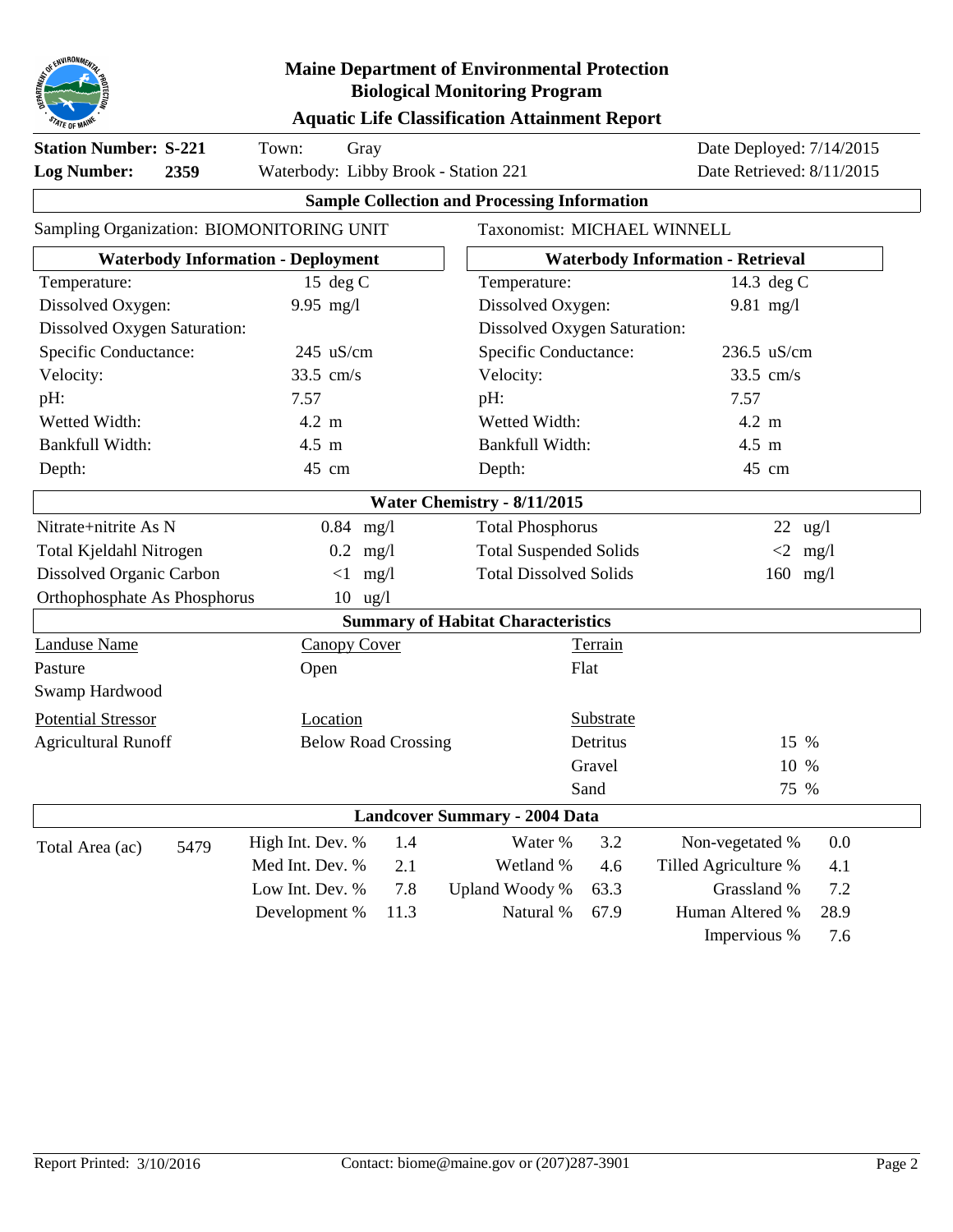#### **Sample Comments**

7/14/2015: ELODEA AND VALESNERIA PRESENT. 99.5% DO. 8/11/2015: 96.3% DO.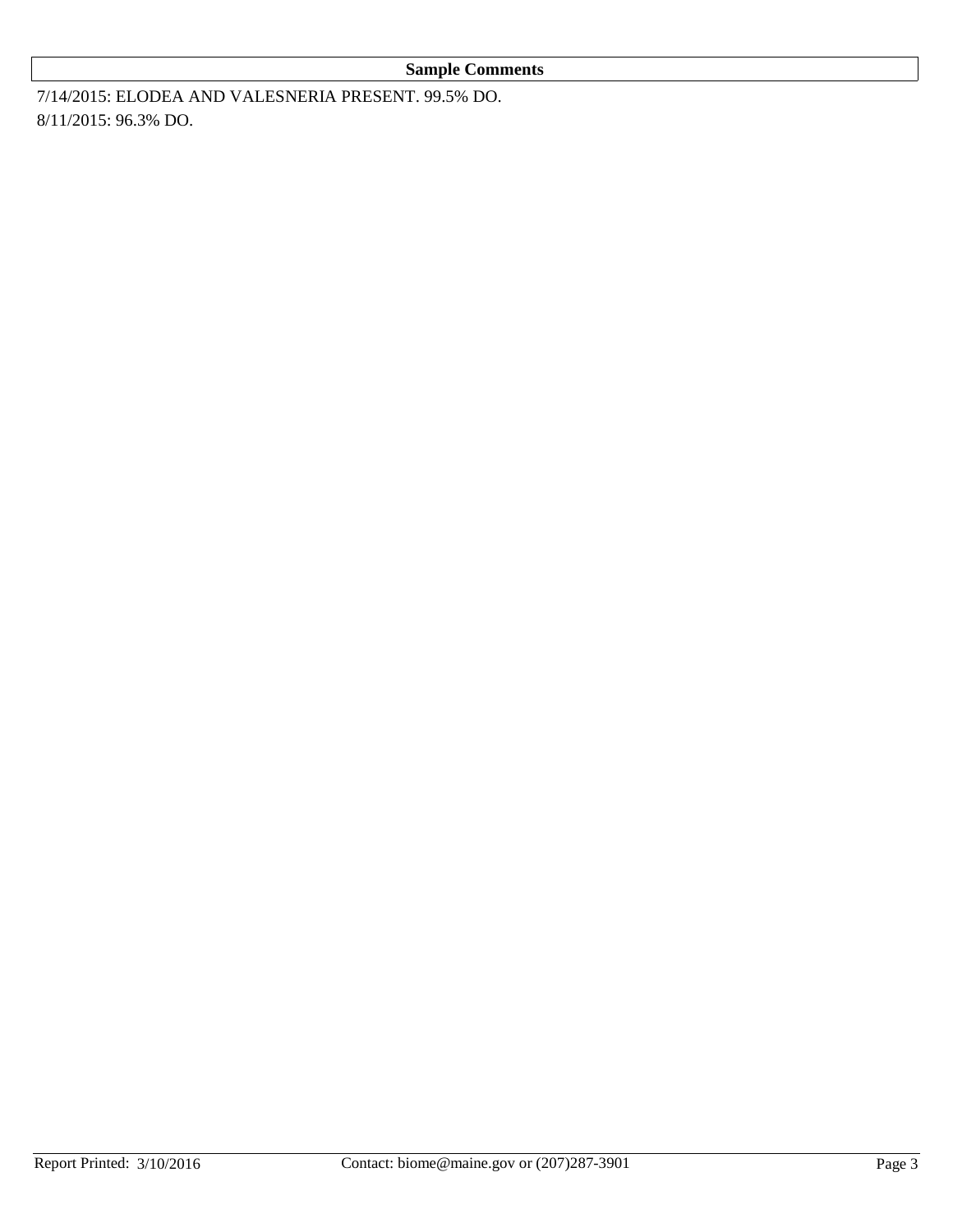

### **Aquatic Life Taxonomic Inventory Report Maine Department of Environmental Protection Biological Monitoring Program**

| <b>Station Number: S-221</b> |  | Waterbody: Libby Brook - Station 221 | Town: Gray                                     |        |                          |                                                     |     |                                            |
|------------------------------|--|--------------------------------------|------------------------------------------------|--------|--------------------------|-----------------------------------------------------|-----|--------------------------------------------|
| 2359<br><b>Log Number:</b>   |  | Subsample Factor: X4                 | Replicates: 3                                  |        | Calculated: 3/9/2016     |                                                     |     |                                            |
| Taxon                        |  | Maine<br>Taxonomic<br>Code           | Count<br>(Mean of Samplers)<br>Actual Adjusted |        | <b>Biotic</b><br>Index   | Hilsenhoff Functional<br>Feeding<br>Group           |     | Relative<br>Abundance %<br>Actual Adjusted |
| Rhabditophora                |  | 0301                                 | 2.67                                           | 2.67   |                          | $\hspace{0.05cm} -\hspace{0.05cm} -\hspace{0.05cm}$ | 0.2 | 0.2                                        |
| Aulodrilus                   |  | 08020202018                          |                                                | 1.33   |                          | --                                                  |     | 0.1                                        |
| Aulodrilus pluriseta         |  | 08020202018004                       | 1.33                                           |        |                          |                                                     | 0.1 |                                            |
| Clitellata                   |  | 0803                                 | 13.33                                          | 13.33  |                          | --                                                  | 1.0 | 1.0                                        |
| Glossiphonia                 |  | 08030101004                          |                                                | 2.67   |                          |                                                     |     | 0.2                                        |
| Glossiphonia elegans         |  | 08030101004001                       | 2.67                                           |        |                          |                                                     | 0.2 |                                            |
| Helobdella                   |  | 08030101005                          |                                                | 2.67   |                          |                                                     |     | 0.2                                        |
| Helobdella modesta           |  | 08030101005004                       | 2.67                                           |        |                          |                                                     | 0.2 |                                            |
| Erpobdella                   |  | 08030203002                          |                                                | 1.33   |                          |                                                     |     | 0.1                                        |
| Erpobdella fervida           |  | 08030203002002                       | 1.33                                           |        |                          | $-\!$                                               | 0.1 |                                            |
| <b>Orconectes</b>            |  | 09010301008                          |                                                | 1.33   |                          | CG                                                  |     | 0.1                                        |
| Orconectes virilis           |  | 09010301008016                       | 1.33                                           |        |                          |                                                     | 0.1 |                                            |
| Isotomidae                   |  | 09020102                             | 1.33                                           | 1.33   |                          |                                                     | 0.1 | 0.1                                        |
| Taeniopteryx                 |  | 09020202014                          | 1.33                                           | 1.33   | 2                        | <b>SH</b>                                           | 0.1 | 0.1                                        |
| Leuctra                      |  | 09020204020                          | 8.00                                           | 36.00  | $\mathbf{0}$             | <b>SH</b>                                           | 0.6 | 2.7                                        |
| Leuctra ferruginea           |  | 09020204020050                       | 28.00                                          |        |                          |                                                     | 2.1 |                                            |
| Perlodidae                   |  | 09020207                             | 5.33                                           | 5.33   |                          |                                                     | 0.4 | 0.4                                        |
| Isoperla                     |  | 09020207026                          | 18.67                                          | 18.67  | 2                        | PR                                                  | 1.4 | 1.4                                        |
| Cordulegaster                |  | 09020303019                          | 1.33                                           | 1.33   | 3                        | PR                                                  | 0.1 | 0.1                                        |
| Baetidae                     |  | 09020401                             | 22.67                                          |        |                          | $\hspace{0.05cm} -\hspace{0.05cm} -\hspace{0.05cm}$ | 1.7 |                                            |
| <b>Baetis</b>                |  | 09020401001                          | 25.33                                          | 160.58 | $\overline{\mathcal{A}}$ | CG                                                  | 1.9 | 12.1                                       |
| Baetis intercalaris          |  | 09020401001008                       | 1.33                                           |        |                          |                                                     | 0.1 |                                            |
| <b>Baetis</b> tricaudatus    |  | 09020401001012                       | 118.67                                         |        |                          |                                                     | 8.9 |                                            |
| Acerpenna                    |  | 09020401007                          | 5.33                                           | 10.31  | 5                        | CG                                                  | 0.4 | 0.8                                        |
| Acerpenna macdunnoughi       |  | 09020401007001                       | 4.00                                           |        |                          | --                                                  | 0.3 |                                            |
| Plauditus                    |  | 09020401012                          | 42.67                                          | 51.56  |                          | CG                                                  | 3.2 | 3.9                                        |
| Plauditus punctiventris      |  | 09020401012027                       | 4.00                                           |        |                          |                                                     | 0.3 |                                            |
| Diphetor                     |  | 09020401013                          |                                                | 2.95   |                          |                                                     |     | 0.2                                        |
| Diphetor hageni              |  | 09020401013001                       | 2.67                                           |        |                          |                                                     | 0.2 |                                            |
| <b>Iswaeon</b>               |  | 09020401015                          | 10.67                                          | 11.79  |                          |                                                     | 0.8 | 0.9                                        |
| Neocloeon (Centroptilum)     |  | 09020401017                          | 1.33                                           | 1.47   | 2                        | CG                                                  | 0.1 | 0.1                                        |
| Heptagenia                   |  | 09020402010                          |                                                | 2.67   | $\mathbf{2}$             | <b>SC</b>                                           |     | 0.2                                        |
| Heptagenia flavescens        |  | 09020402010038                       | 2.67                                           |        |                          |                                                     | 0.2 |                                            |
| Maccaffertium                |  | 09020402015                          | 1.33                                           | 1.33   | 4                        | <b>SC</b>                                           | 0.1 | 0.1                                        |
| Isonychia                    |  | 09020404018                          | 8.00                                           | 8.00   | $\overline{2}$           | CF                                                  | 0.6 | 0.6                                        |
| Leptophlebiidae              |  | 09020406                             | 1.33                                           | 1.33   |                          | --                                                  | 0.1 | 0.1                                        |
| Dolophilodes                 |  | 09020601001                          |                                                | 22.67  | $\boldsymbol{0}$         | $\cal{CF}$                                          |     | 1.7                                        |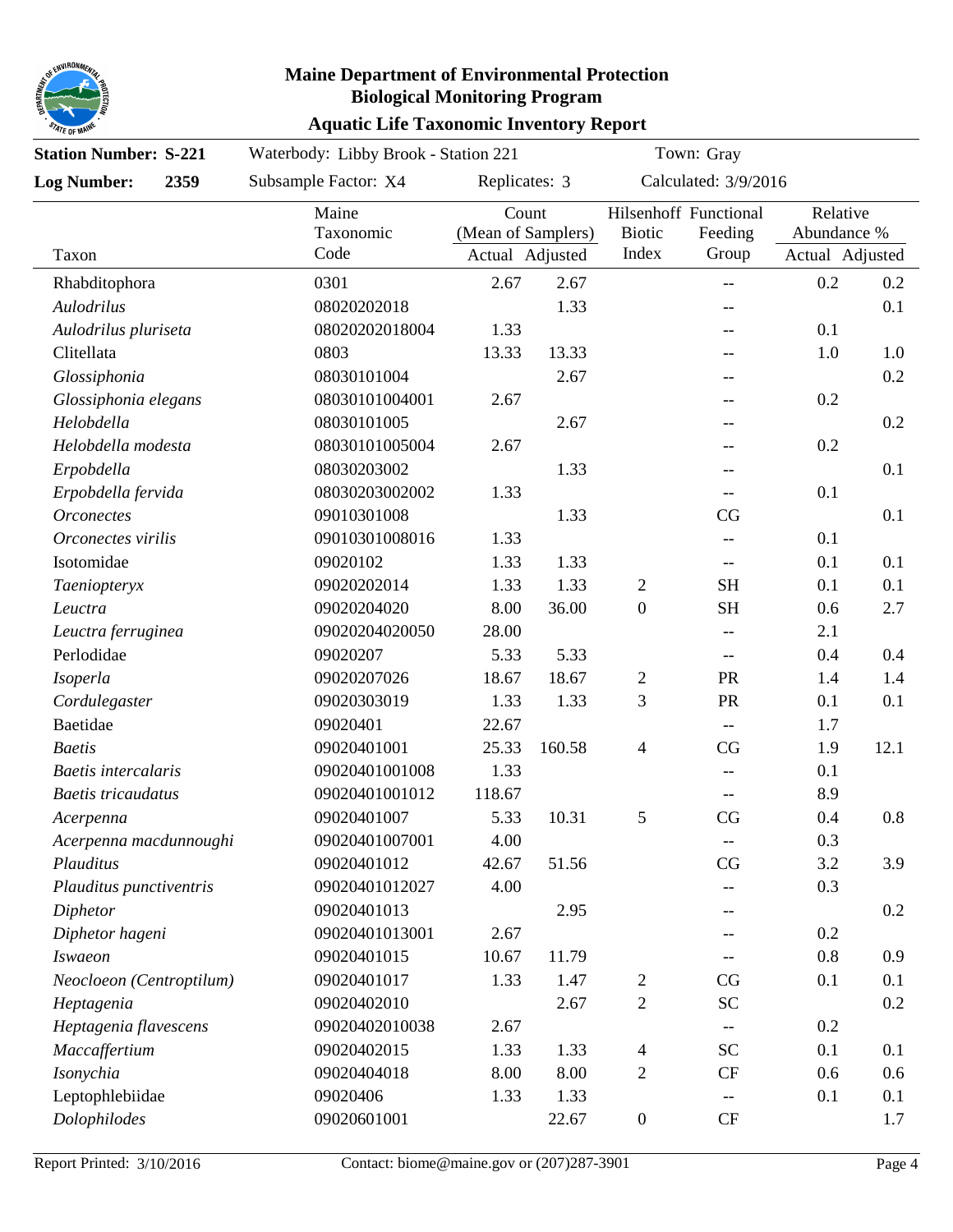

| <b>Station Number: S-221</b>           |      | Waterbody: Libby Brook - Station 221 |                                                                 |        | Town: Gray             |                                                     |                                            |      |  |
|----------------------------------------|------|--------------------------------------|-----------------------------------------------------------------|--------|------------------------|-----------------------------------------------------|--------------------------------------------|------|--|
| <b>Log Number:</b>                     | 2359 | Subsample Factor: X4                 | Replicates: 3<br>Count<br>(Mean of Samplers)<br>Actual Adjusted |        | Calculated: 3/9/2016   |                                                     |                                            |      |  |
| Taxon                                  |      | Maine<br>Taxonomic<br>Code           |                                                                 |        | <b>Biotic</b><br>Index | Hilsenhoff Functional<br>Feeding<br>Group           | Relative<br>Abundance %<br>Actual Adjusted |      |  |
|                                        |      |                                      |                                                                 |        |                        |                                                     |                                            |      |  |
| Dolophilodes distinctus                |      | 09020601001001                       | 22.67                                                           |        |                        | $\hspace{0.05cm}--\hspace{0.05cm}$                  | 1.7                                        |      |  |
| Chimarra                               |      | 09020601003                          | 1.33                                                            | 1.33   | $\sqrt{2}$             | <b>CF</b>                                           | 0.1                                        | 0.1  |  |
| Cernotina                              |      | 09020603006                          | 1.33                                                            | 1.33   |                        | <b>PR</b>                                           | 0.1                                        | 0.1  |  |
| Neureclipsis                           |      | 09020603008                          | 10.67                                                           | 10.67  | $\boldsymbol{7}$       | CF                                                  | 0.8                                        | 0.8  |  |
| Phylocentropus                         |      | 09020603011                          |                                                                 | 2.67   | 5                      | <b>CF</b>                                           |                                            | 0.2  |  |
| Phylocentropus placidus                |      | 09020603011021                       | 2.67                                                            |        |                        |                                                     | 0.2                                        |      |  |
| Hydropsychidae                         |      | 09020604                             | 222.67                                                          |        |                        | $-\!$                                               | 16.8                                       |      |  |
| Cheumatopsyche                         |      | 09020604015                          | 81.33                                                           | 183.46 | $\mathfrak{S}$         | <b>CF</b>                                           | 6.1                                        | 13.8 |  |
| Hydropsyche                            |      | 09020604016                          | 74.67                                                           | 216.54 | $\overline{4}$         | <b>CF</b>                                           | 5.6                                        | 16.3 |  |
| Hydropsyche sparna                     |      | 09020604016032                       | 16.00                                                           |        |                        | $-\!$                                               | 1.2                                        |      |  |
| Hydropsyche depravata species<br>group |      | 09020604016041                       | 5.33                                                            |        |                        | <b>CF</b>                                           | 0.4                                        |      |  |
| Rhyacophila                            |      | 09020605019                          | 1.33                                                            | 8.00   | $\sqrt{2}$             | PR                                                  | 0.1                                        | 0.6  |  |
| Rhyacophila fuscula                    |      | 09020605019060                       | 6.67                                                            |        |                        | PR                                                  | 0.5                                        |      |  |
| Glossosoma                             |      | 09020606020                          |                                                                 |        | $\boldsymbol{0}$       | <b>SC</b>                                           |                                            |      |  |
| Limnephilidae                          |      | 09020610                             | 1.33                                                            | 1.33   |                        | $-\!$                                               | 0.1                                        | 0.1  |  |
| Nigronia                               |      | 09020701003                          |                                                                 | 2.67   | $\boldsymbol{0}$       | PR                                                  |                                            | 0.2  |  |
| Nigronia serricornis                   |      | 09020701003003                       | 2.67                                                            |        |                        | $\hspace{0.05cm} -\hspace{0.05cm} -\hspace{0.05cm}$ | 0.2                                        |      |  |
| Lepidoptera                            |      | 090209                               | 9.33                                                            | 9.33   |                        | $\hspace{0.05cm} -\hspace{0.05cm} -\hspace{0.05cm}$ | 0.7                                        | 0.7  |  |
| Antocha                                |      | 09021001004                          | 2.67                                                            | 2.67   | $\mathfrak{Z}$         | CG                                                  | 0.2                                        | 0.2  |  |
| Hexatoma                               |      | 09021001008                          | 1.33                                                            | 1.33   | $\overline{2}$         | PR                                                  | 0.1                                        | 0.1  |  |
| Cryptolabis                            |      | 09021001021                          | 1.33                                                            | 1.33   |                        | CG                                                  | 0.1                                        | 0.1  |  |
| Chironomidae                           |      | 09021011                             | 28.00                                                           |        |                        | $-\!$                                               | 2.1                                        |      |  |
| Natarsia                               |      | 09021011011                          | 1.33                                                            | 1.41   | 8                      | PR                                                  | 0.1                                        | 0.1  |  |
| Paramerina                             |      | 09021011013                          | 1.33                                                            | 1.41   |                        |                                                     | 0.1                                        | 0.1  |  |
| Rheopelopia                            |      | 09021011017                          | 1.33                                                            | 1.41   |                        | PR                                                  | 0.1                                        | 0.1  |  |
| Trissopelopia                          |      | 09021011021                          |                                                                 | 8.48   |                        | PR                                                  |                                            | 0.6  |  |
| Trissopelopia ogemawi                  |      | 09021011021042                       | 8.00                                                            |        |                        |                                                     | 0.6                                        |      |  |
| Pagastia                               |      | 09021011025                          |                                                                 | 12.72  | $\mathbf{1}$           |                                                     |                                            | 1.0  |  |
| Pagastia orthogonia                    |      | 09021011025001                       | 12.00                                                           |        |                        |                                                     | 0.9                                        |      |  |
| Prodiamesa                             |      | 09021011031                          |                                                                 | 1.41   | $\mathfrak{Z}$         | CG                                                  |                                            | 0.1  |  |
| Prodiamesa olivacea                    |      | 09021011031048                       | 1.33                                                            |        |                        |                                                     | 0.1                                        |      |  |
| <b>Brillia</b>                         |      | 09021011033                          | 1.33                                                            | 1.41   | 5                      | <b>SH</b>                                           | 0.1                                        | 0.1  |  |
| Corynoneura                            |      | 09021011036                          | 2.67                                                            | 2.83   | $\boldsymbol{7}$       | CG                                                  | 0.2                                        | 0.2  |  |
| Cricotopus                             |      | 09021011037                          |                                                                 | 1.41   | $\boldsymbol{7}$       | <b>SH</b>                                           |                                            | 0.1  |  |
| Cricotopus bicinctus                   |      | 09021011037057                       | 1.33                                                            |        |                        |                                                     | 0.1                                        |      |  |
| Parachaetocladius                      |      | 09021011051                          |                                                                 | 8.48   |                        | CG                                                  |                                            | 0.6  |  |
| Parachaetocladius anoboenus            |      | 09021011051001                       | 8.00                                                            |        |                        |                                                     | 0.6                                        |      |  |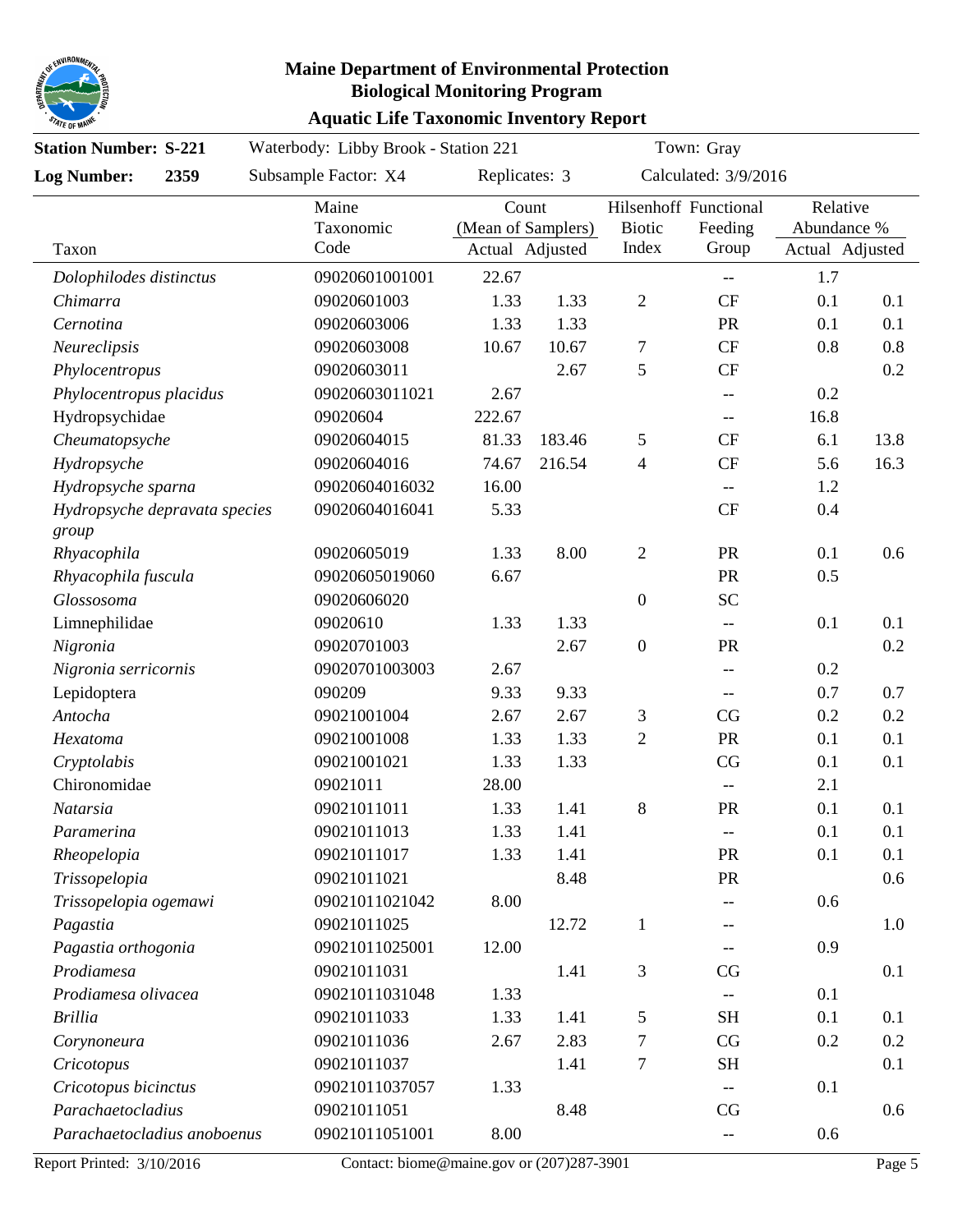

| <b>Station Number: S-221</b>  |                                | Waterbody: Libby Brook - Station 221 |                                                |        |                        | Town: Gray                                          |                                            |         |  |  |
|-------------------------------|--------------------------------|--------------------------------------|------------------------------------------------|--------|------------------------|-----------------------------------------------------|--------------------------------------------|---------|--|--|
| <b>Log Number:</b>            | 2359                           | Subsample Factor: X4                 | Replicates: 3                                  |        | Calculated: 3/9/2016   |                                                     |                                            |         |  |  |
| Taxon                         |                                | Maine<br>Taxonomic<br>Code           | Count<br>(Mean of Samplers)<br>Actual Adjusted |        | <b>Biotic</b><br>Index | Hilsenhoff Functional<br>Feeding<br>Group           | Relative<br>Abundance %<br>Actual Adjusted |         |  |  |
| Parametriocnemus              |                                | 09021011053                          | 22.67                                          | 29.69  | 5                      | CG                                                  | 1.7                                        | 2.2     |  |  |
|                               | Parametriocnemus sp. F Epler   | 09021011053101                       | 5.33                                           |        |                        | $-$                                                 | 0.4                                        |         |  |  |
| Rheocricotopus                |                                | 09021011057                          |                                                | 4.24   | 6                      | CG                                                  |                                            | 0.3     |  |  |
| Rheocricotopus robacki        |                                | 09021011057105                       | 4.00                                           |        |                        | $-$                                                 | 0.3                                        |         |  |  |
| Thienemanniella               |                                | 09021011062                          |                                                | 5.66   | 6                      | CG                                                  |                                            | 0.4     |  |  |
| Thienemanniella xena          |                                | 09021011062110                       | 4.00                                           |        |                        | $-$                                                 | 0.3                                        |         |  |  |
| Thienemanniella boltoni       |                                | 09021011062113                       | 1.33                                           |        |                        | --                                                  | 0.1                                        |         |  |  |
| Tvetenia                      |                                | 09021011065                          |                                                | 16.97  | $\mathfrak{S}$         | CG                                                  |                                            | 1.3     |  |  |
| Tvetenia paucunca             |                                | 09021011065114                       | 16.00                                          |        |                        |                                                     | 1.2                                        |         |  |  |
| Cladotanytarsus               |                                | 09021011068                          | 49.33                                          | 52.31  | 7                      | CG                                                  | 3.7                                        | 3.9     |  |  |
| Micropsectra                  |                                | 09021011070                          | 28.00                                          | 36.76  | $\tau$                 | CG                                                  | 2.1                                        | 2.8     |  |  |
| Micropsectra polita           |                                | 09021011070124                       | 6.67                                           |        | 7                      | $- -$                                               | 0.5                                        |         |  |  |
| Rheotanytarsus                |                                | 09021011072                          |                                                | 18.38  | 6                      | CF                                                  |                                            | 1.4     |  |  |
|                               | Rheotanytarsus exiguus group   | 09021011072127                       | 5.33                                           |        |                        | <b>CF</b>                                           | 0.4                                        |         |  |  |
| Rheotanytarsus pellucidus     |                                | 09021011072128                       | 12.00                                          |        |                        | <b>CF</b>                                           | 0.9                                        |         |  |  |
| Stempellinella                |                                | 09021011074                          |                                                | 8.48   | $\sqrt{2}$             | --                                                  |                                            | 0.6     |  |  |
| Stempellinella leptocelloides |                                | 09021011074001                       | 8.00                                           |        |                        | --                                                  | 0.6                                        |         |  |  |
| Tanytarsus                    |                                | 09021011076                          | 66.67                                          | 70.69  | 6                      | CF                                                  | 5.0                                        | 5.3     |  |  |
| <b>Microtendipes</b>          |                                | 09021011094                          |                                                | 2.83   | 6                      | CF                                                  |                                            | 0.2     |  |  |
|                               | Microtendipes rydalensis group | 09021011094168                       | 2.67                                           |        |                        | $\hspace{0.05cm} -\hspace{0.05cm} -\hspace{0.05cm}$ | 0.2                                        |         |  |  |
| Polypedilum                   |                                | 09021011102                          |                                                | 205.00 | 6                      | <b>SH</b>                                           |                                            | 15.4    |  |  |
| Polypedilum aviceps           |                                | 09021011102181                       | 193.33                                         |        |                        |                                                     | 14.6                                       |         |  |  |
| Brundiniella eumorpha         |                                | 09021011115001                       |                                                |        |                        | $-$                                                 |                                            |         |  |  |
| Simulium                      |                                | 09021012047                          | 2.67                                           | 5.33   | $\overline{4}$         | <b>CF</b>                                           | 0.2                                        | 0.4     |  |  |
| complex                       | Simulium venustum/verecundum   | 09021012047072                       | 2.67                                           |        |                        | CF                                                  | 0.2                                        |         |  |  |
| Neoplasta                     |                                | 09021016064                          | 5.33                                           | 5.33   |                        | PR                                                  | 0.4                                        | 0.4     |  |  |
| Helichus                      |                                | 09021112062                          |                                                | 1.33   | $\mathfrak{S}$         | <b>SH</b>                                           |                                            | 0.1     |  |  |
| Helichus basalis              |                                | 09021112062031                       | 1.33                                           |        |                        |                                                     | 0.1                                        |         |  |  |
| <b>Optioservus</b>            |                                | 09021113067                          | 1.33                                           | 1.33   | $\mathfrak{Z}$         | <b>SC</b>                                           | 0.1                                        | 0.1     |  |  |
| <i><b>Oulimnius</b></i>       |                                | 09021113068                          |                                                | 4.00   |                        | --                                                  |                                            | 0.3     |  |  |
| Oulimnius latiusculus         |                                | 09021113068049                       | 4.00                                           |        |                        |                                                     | 0.3                                        |         |  |  |
| Promoresia                    |                                | 09021113069                          |                                                | 2.67   |                        |                                                     |                                            | 0.2     |  |  |
| Promoresia tardella           |                                | 09021113069052                       | 2.67                                           |        |                        |                                                     | 0.2                                        |         |  |  |
| <b>Stenelmis</b>              |                                | 09021113070                          |                                                | 1.33   | $\mathfrak{S}$         | <b>SC</b>                                           |                                            | 0.1     |  |  |
| Stenelmis crenata             |                                | 09021113070055                       | 1.33                                           |        |                        |                                                     | 0.1                                        |         |  |  |
| Basommatophora                |                                | 100102                               | 1.33                                           | 1.33   |                        |                                                     | 0.1                                        | 0.1     |  |  |
| Sphaeriidae                   |                                | 10020201                             | 2.67                                           | 2.67   |                        | CF                                                  | 0.2                                        | $0.2\,$ |  |  |